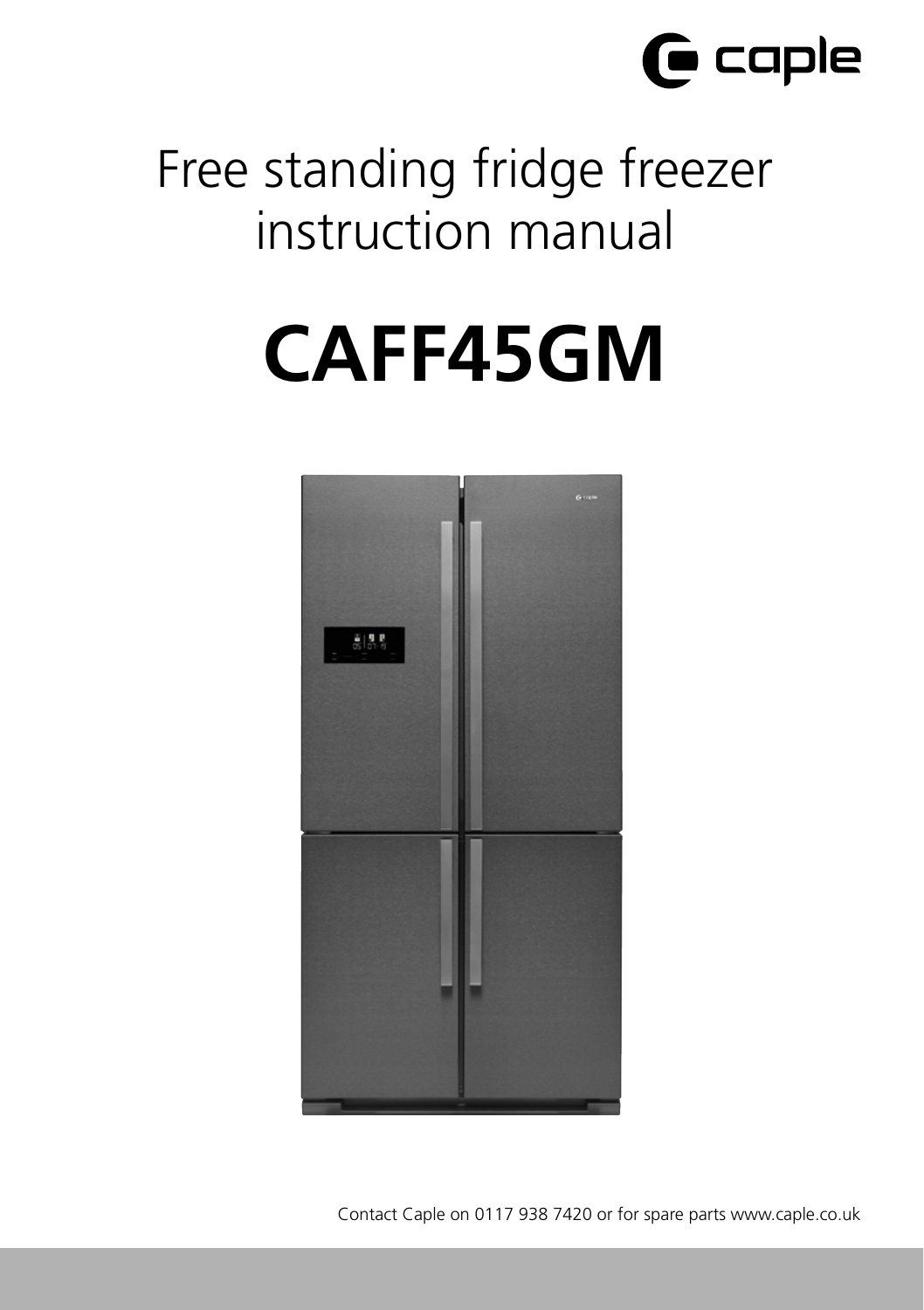## $\mathbf \Theta$  caple

## **CONTENTS**

| General warnings                     | 3  |
|--------------------------------------|----|
| Old and out-of-order fridges         | 7  |
| Safety warnings                      | 8  |
| <b>General features</b>              | 9  |
| Installing and operating your fridge | 10 |
| Before operating your fridge         | 11 |
| Parts of the appliance               | 12 |
| Electronic display and usage         | 13 |
| Operating your fridge                | 14 |
| Storing frozen food                  | 24 |
| Cleaning & maintenance               | 27 |
| Transportation                       | 28 |
| Troubleshooting                      | 29 |
| Energy saving tips                   | 32 |
| <b>Electrical connection</b>         | 33 |
| <b>Product Installation Diagrams</b> | 34 |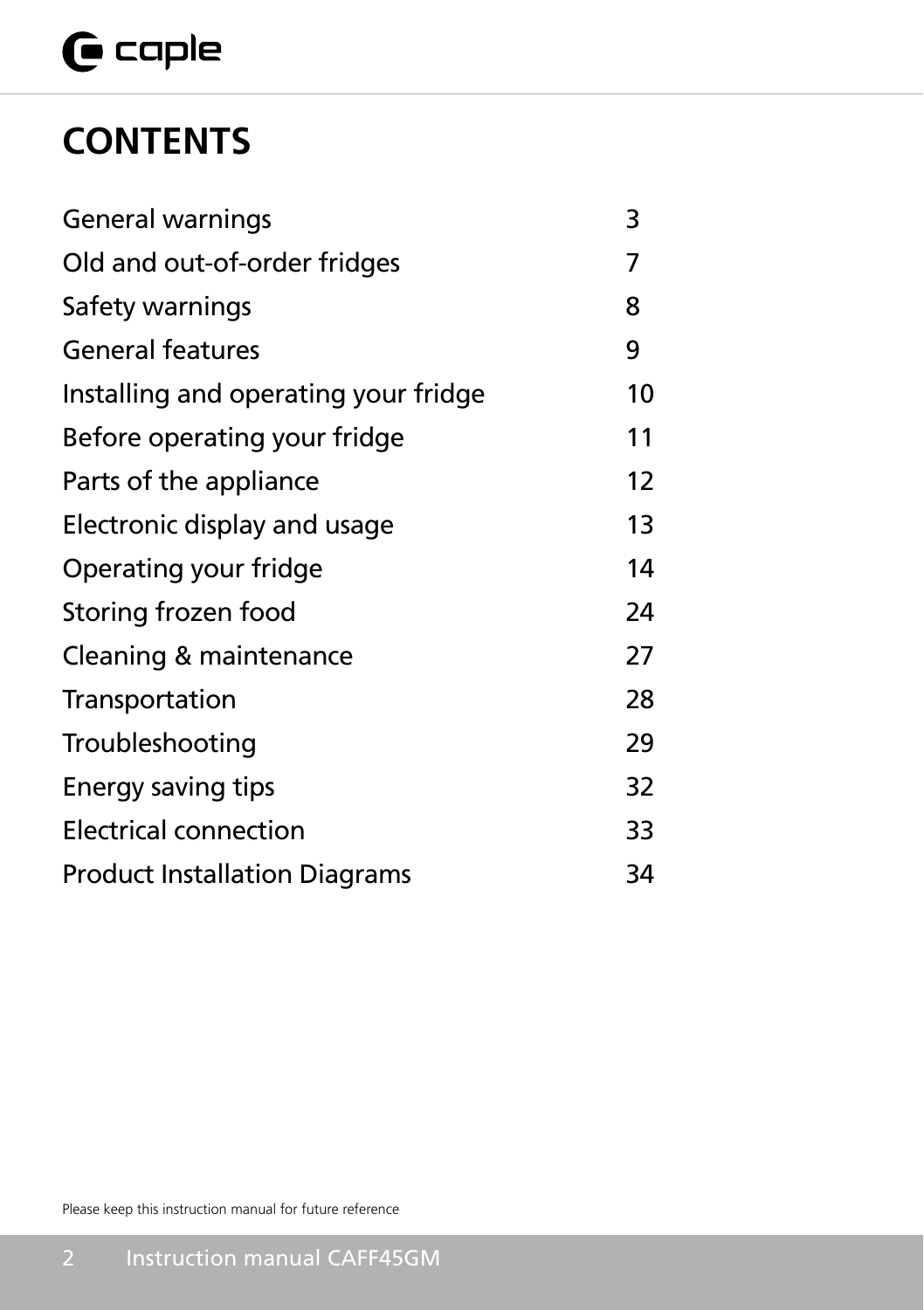## **GENERAL WARNINGS**

## **WARNING:**

Keep vantilation openings, in the appliance enclosure or in the built-in structure, clear of obstruction.

## **WARNING:**

Do not use mechanical devices or other means to accelerate the defrosting process, other than those recommended by the manufacturer.

## **WARNING:**

Do not use electrical appliances inside the food storage compartments of the appliance, unless they are of the type recommended by the manufacturer.

## **WARNING:**

Do not damage the refrigerant circuit.

## **WARNING:**

To avoid a hazard due to the instability of the appliance, it must be fixed in accordance with the instructions.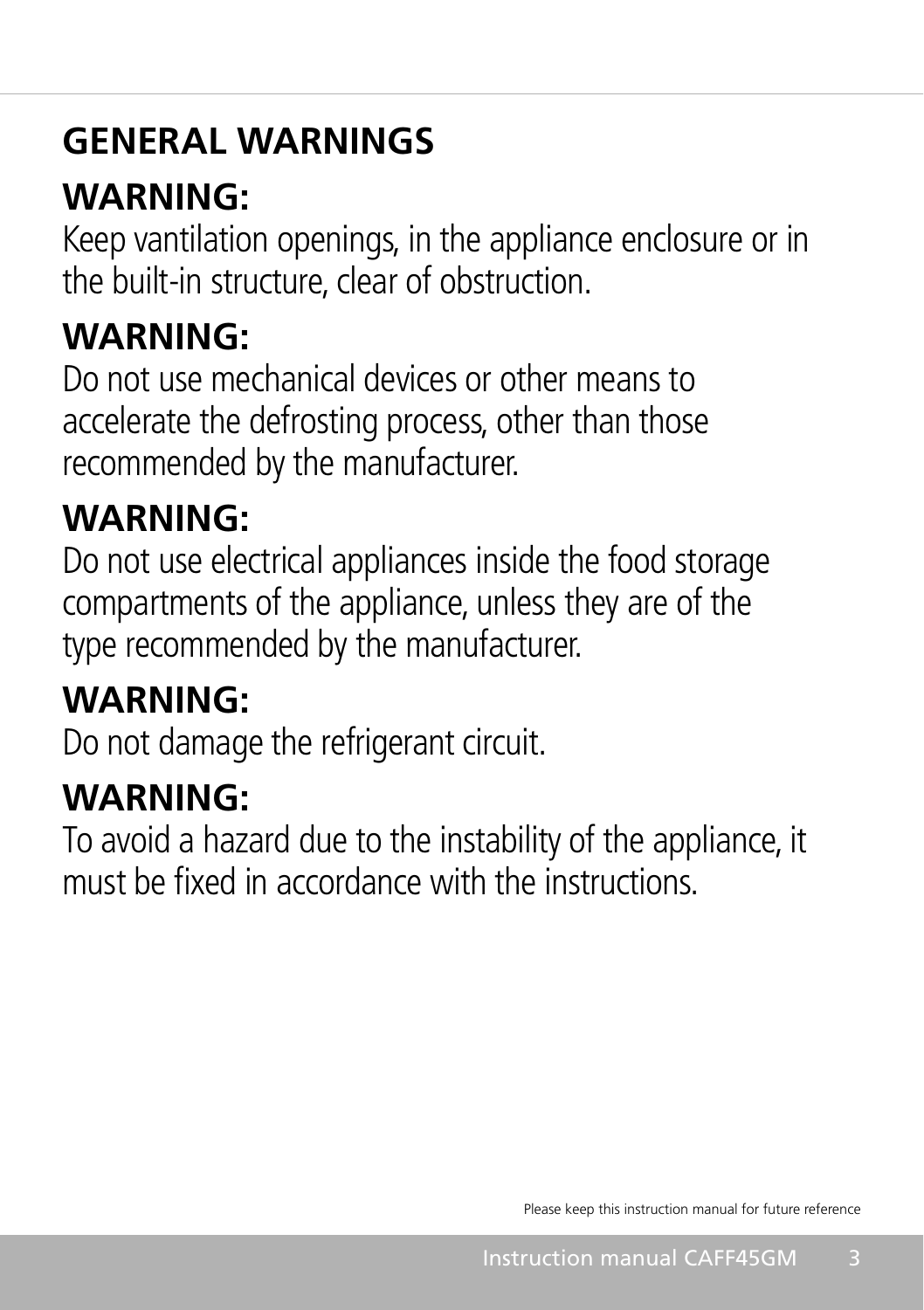## **G** caple

## **WARNING:**

- If your appliance uses R600a as a refrigerant you can learn this information from the rating label on the cooler- you should be careful during transport to prevent your appliance's cooler elements from being damaged. Although R600a is an environmental friendly and natural gas, as it is explosive, in case of a leakage to be occurred due to a damage in the cooler elements move your fridge from open flames or heat sources and ventilate the room where the appliance is located for a few minutes.
- While carrying and positioning the fridge, do not damage the cooler gas circuit.
- Do not store explosive substances such as aerosol cans with a flammable propellant in this appliance.
- This product is not designed for commercial use, it is a household appliance only. It is not intended to be used in:
	- Staff kitchen areas in shops, offices and other working environments.
	- Bed and breakfast type environments.
	- By clients in hotels, motels and other residential type environments.
- If the socket does not match the refrigerator plug, please contact Caple service. It must be replaced by a Caple approved engineer or similar qualified persons in order to avoid a hazard.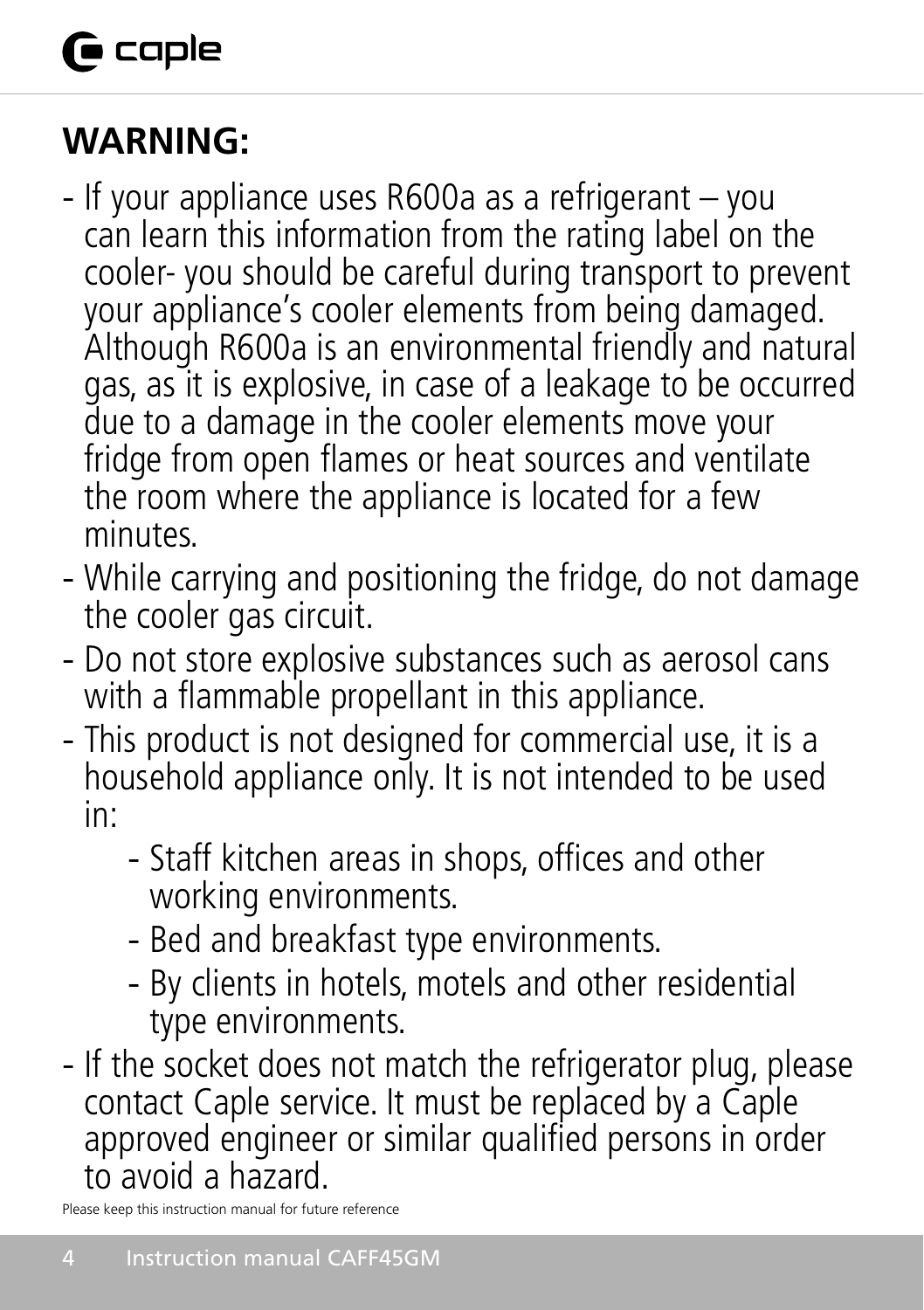- This appliance is not intended for use by persons (including children) with reduced physical, sensory or mental capabilities, or lack of experience and knowledge, unless they have been given supervision or instruction concerning use of the appliance by a person responsible for their safety. Children should be supervised to ensure that they do not play with the appliance.
- A specially grounded plug has been connected to the power cable of your refrigerator. This plug should be used with a specially grounded socket of 13 amperes. If there is no such socket in your house, please have it installed by an authorised electrician.
- This appliance can be used by children aged from 8 years and above and persons with reduced physical, sensory or mental capabilities or lack of experience and knowledge if they have been given supervision or instruction concerning use of the appliance in a safe way and understand the hazard involved. Children shall not play with the appliance. Cleaning and user maintenance, shall not be made by children without supervision.
- If the supply cord is damaged, it must be replaced by a Caple approved engineer or similar qualified persons in order to avoid a hazard.
- This appliance is not intended for use at altitudes exceeding 2000m.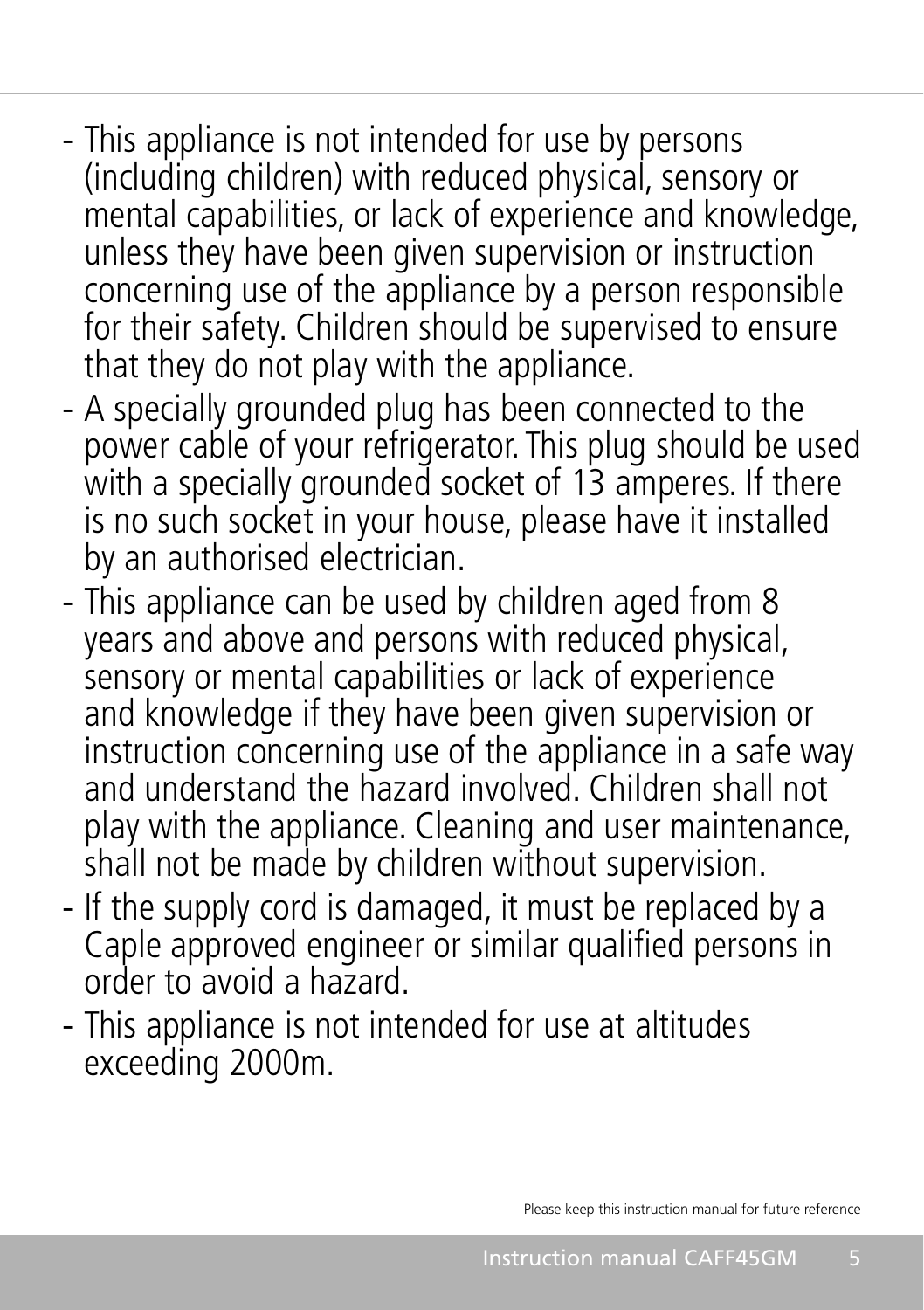## **ENVIRONMENTAL PROTECTION**



Waste electrical products should not be disposed of with household waste. Please recycle where facilities exist. Check with your Local Authority or retailer for recycling advice. This appliance is marked according to the European directive on Waste Electrical and Electronic Equipment (WEEE).

By ensuring this product is disposed of correctly, you will help prevent potential negative consequences for the environment and human health, which could otherwise be caused by inappropriate waste handling of this product. The symbol on the product indicates that this product may not be treated as household waste. Instead it shall be handed over to the applicable collection point for the recycling of electrical and electronic equipment. Disposal must be carried out in accordance with local environmental regulations for waste disposal.

For more detailed information about treatment, recovery and recycling of this product, please contact your local council, your household waste disposal service or the retailer where you purchased the product.

## **CE DECLARATIONS OF CONFORMITY**

This appliance has been manufactured to the strictest standards and complies with all applicable legislation, Low Voltage Directive (LVD) and Electromagnetic Compatibility (EMC).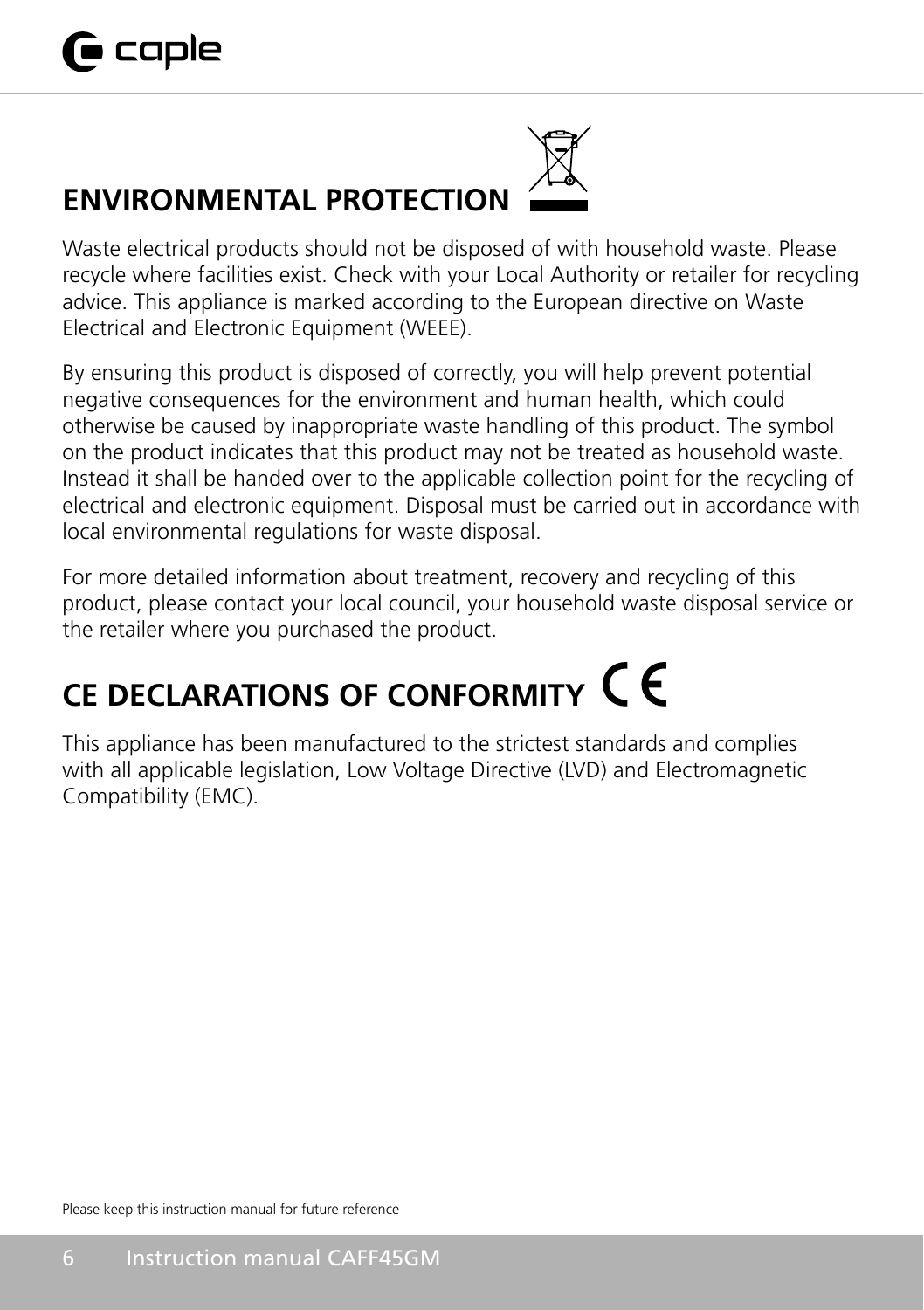## **OLD AND OUT-OF-ORDER FRIDGES**

- If your old fridge has a lock, break or remove the lock before discarding it, because children may get trapped inside it and may cause an accident.
- Old fridges and freezers contain isolation material and refrigerant with CFC. Therefore, take care not to harm the environment when you are discarding your old fridges.

#### **NOTES:**

- Please read the instruction manual carefully before installing and using your appliance. Caple cannot be held responsible for damage occurred due to misuse.
- Follow all instructions on your appliance and instruction manual, and keep this manual in a safe place to resolve the problems that may occur in the future.
- This appliance is produced for domestic use only and it can only be used in house and for the specified purposes. It is not suitable for commercial or common use. Such use will cause the guarantee of the appliance to be canceled and Caple will not be responsible for the losses to be occurred.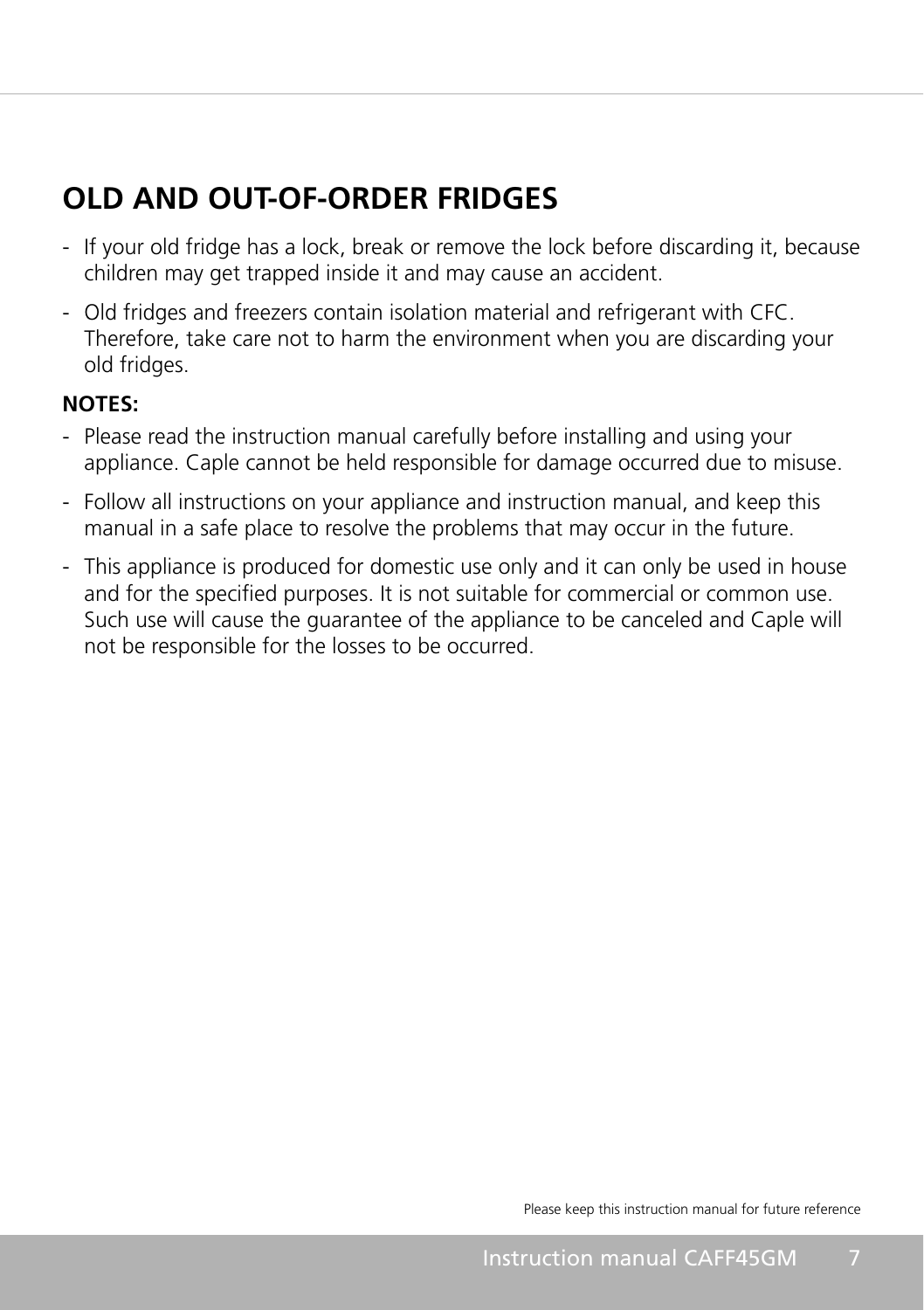## **SAFETY WARNINGS**

- Do not use multiple receptacles or extension cord.
- Do not plug in damaged, torn or old plugs.
- Do not pull, bend or damage the cord.
- In case your supply cord is damaged, it should be replaced by Caple service in order to avoid any danger.
- This appliance is designed for use by adults, do not allow children to play with the appliance or let them hang on the door.
- Do not break or scrape ice with sharp objects like a knife or similar.
- Do not plug-in or pull out the plug from the receptacle with wet hands to prevent electrocution!
- Do not place glass bottles or beverage cans in the freezer department. Bottles or cans may explode.
- Do not place explosive or flammable material in your fridge for your safety. Place drinks with higher alcohol amount vertically and by closing their necks tightly in the fridge department.
- When taking ice made in the freezer department, do not touch it, ice may cause ice burns and/or cuts.
- Do not touch frozen goods with wet hands!
- Do not re-freeze frozen goods after being melted. This may cause health issues like food poisoning.
- Fix the accessories in the fridge during transportation to prevent damage to accessories.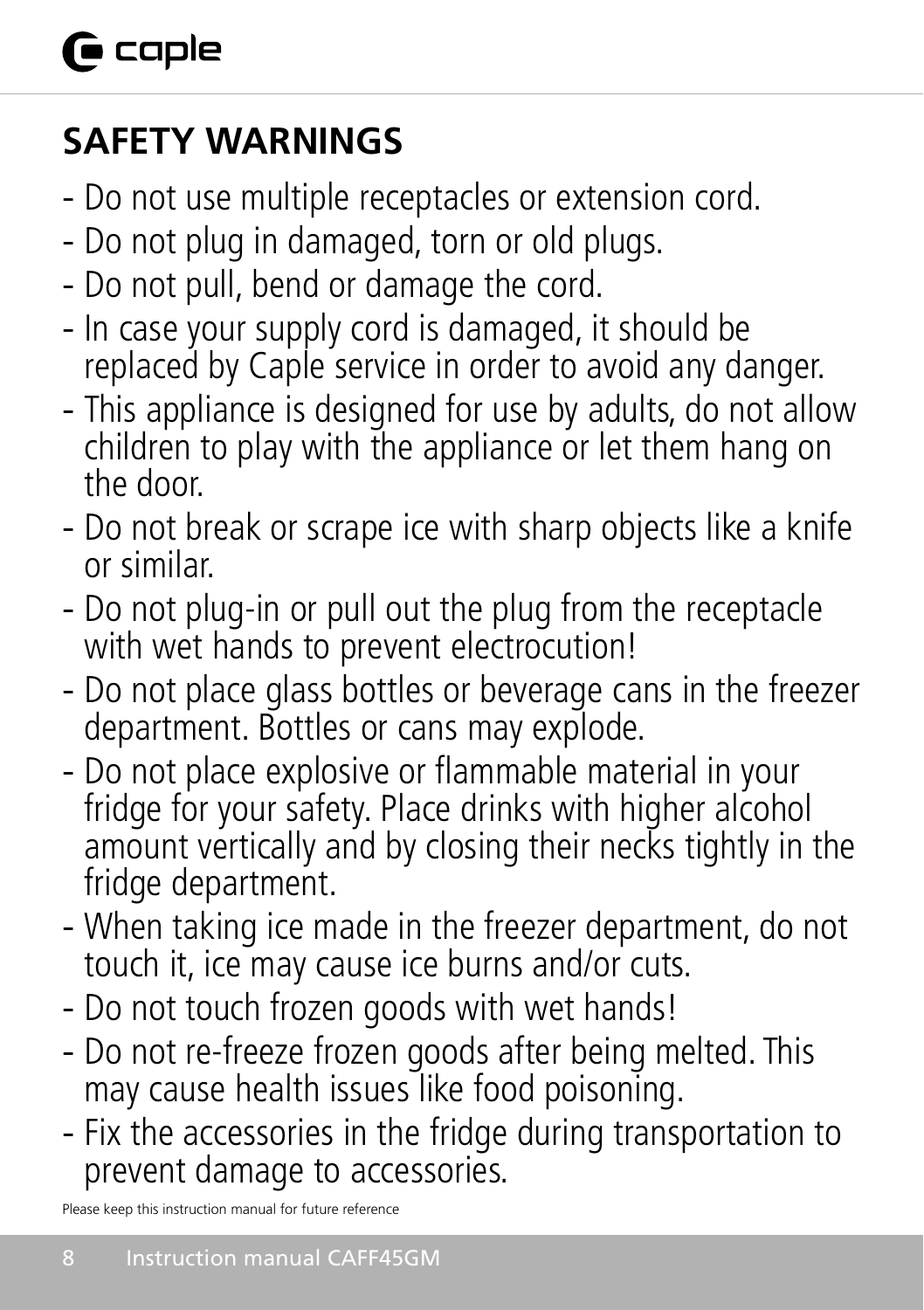### **GENERAL FEATURES OF THE CAFF45GM**

- 1. When the freezer door is closed, a vacuum is formed. Do not force the door open immediately. Please wait until the pressure has stabilized.
- 2. Air circulation of the fridge and freezer compartments are not mixed with other compartments thanks to the frost-free technology. This technology stops odors passing through compartments, and also allows vegetables to stay fresh for longer.
- 3. The fan will often run independently even if the compressor is not running. This maintains a better air circulation, and is energy efficient.
- 4. Through a specific air flow design, fans give out cold air from multiple outlets on all shelf levels, maintaining a more consistent temperature throughout.
- 5. The display edges and corners form a smooth surface against the door and ensure a perfect appearance. Thanks to the touch control panel, temperature controls can be adjusted easily.
- 6. The interior LED light turns on gradually instead of an sudden flash. The LEDs lights up to 100% brightness within a few seconds after the door is opened.
- 7. Telescopic rails used in the chiller compartments ensures that the draw operates easily and quietly.
- 8. The chiller draw is fitted with soft close runners to prevent the door from slamming shut. This function eliminates the risk of the draw staying partially open.
- 9. Finger print proof doors never leave finger prints thanks to a special layer coated over the gunmetal door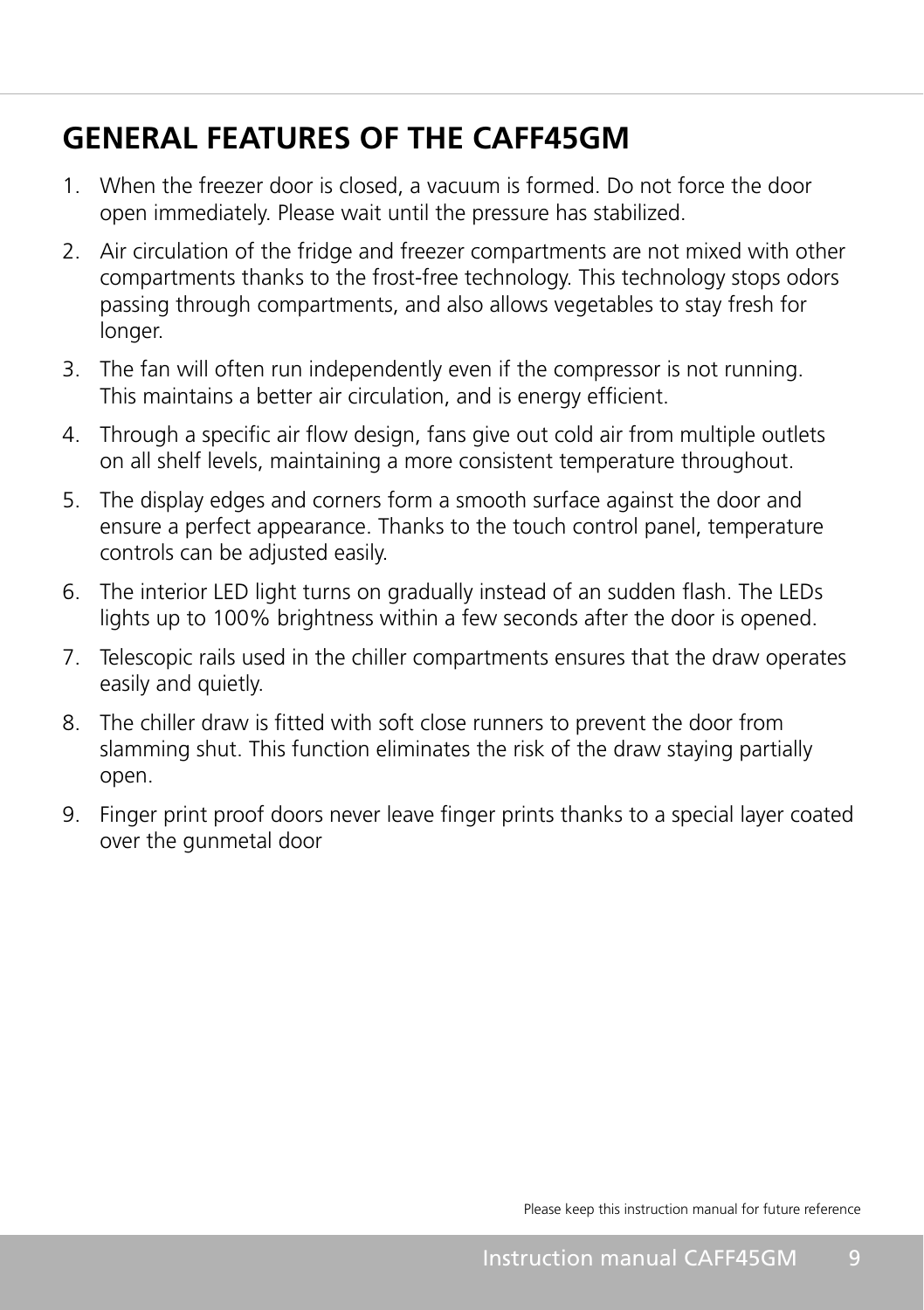## **INSTALLING AND OPERATING YOUR FRIDGE**

- Before starting to use your fridge, you should pay attention to the following points.
- Operating voltage for your fridge is 220-240 V at 50Hz.

**CAUTION!:** Never replace any electrical parts inside the refrigerator. In cases requiring replacement, contact Caple Service.

- We do not take the responsibility of the damages that occur due to ungrounded usage.
- Place your fridge in a place that it would not be exposed to direct sunlight.
- Install the distance adjustment plastic (the part with black vanes at the rear) by turning it 90° as shown in the figure to prevent the condenser from touching the wall.
- Your appliance should be at least 50 cm away from hobs, ovens and other heater cores, and should be at least 5 cm away from electrical ovens.
- It should never be used outdoors or left in the rain.
- When your fridge is placed next to a deep freezer, there should be at least a 2cm gap between them to prevent humidity on the outer surface.



- Do not place anything on your fridge, and install your fridge in a suitable place so that at least 15 cm is available above it.
- The adjustable front legs should be stabilized at an appropriate height to allow your fridge to operate in a stable and proper way. You can adjust the legs by turning them clockwise (or in the opposite direction). This should be done before placing food in the fridge.
- Before using your fridge, wipe all parts with warm water added with a teaspoon of sodium bicarbonate, and then rinse with clean water and dry. Replace all parts after cleaning.
- No carpets, rugs, etc. which may obstruct air circulation should be laid under the refrigerator.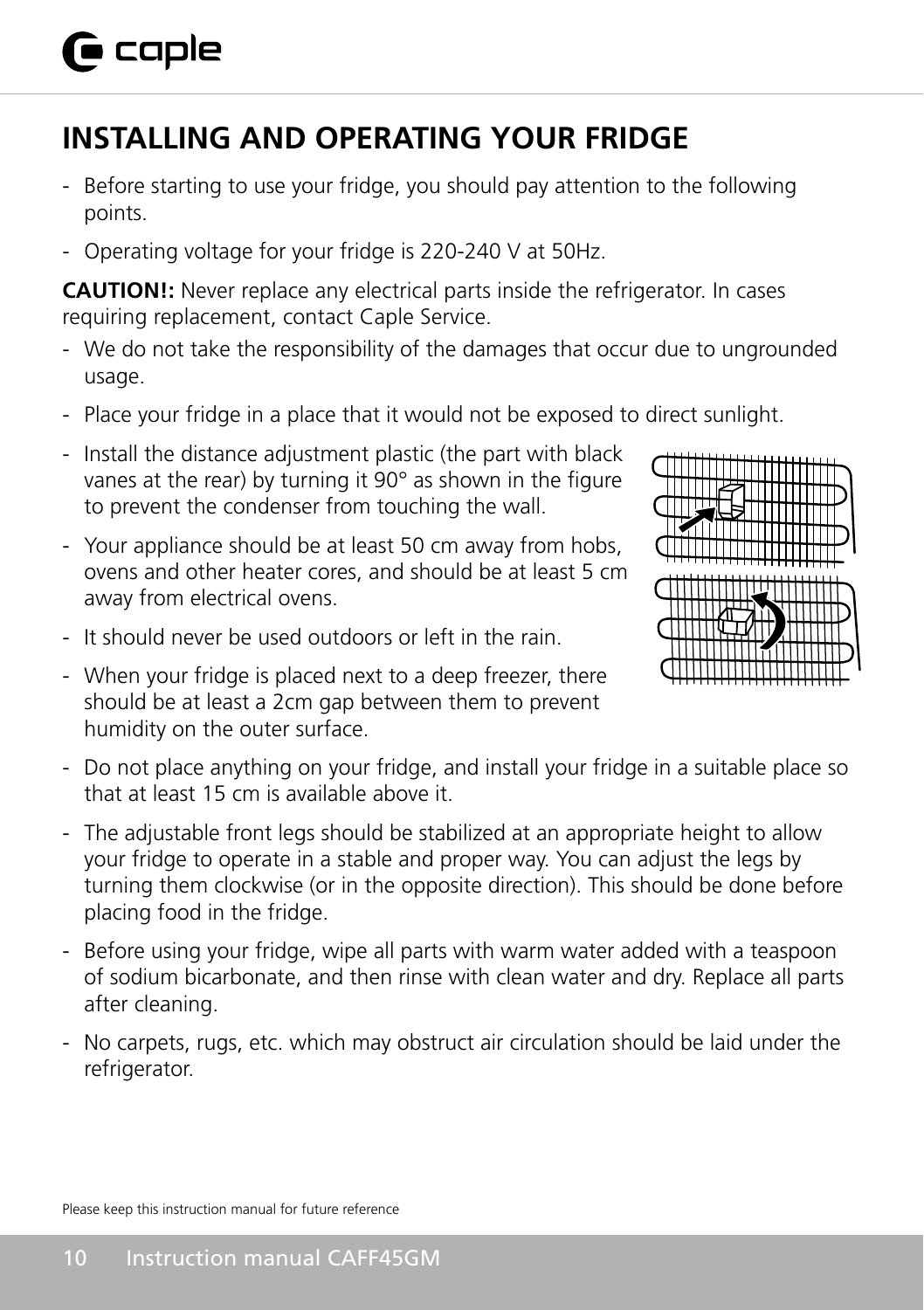## **BEFORE OPERATING YOUR FRIDGE**

- When it is operated for the first time or after transportation, keep your fridge in the upright position for 12 hours before turning on to allow efficient operation. Otherwise, you may damage the compressor.
- Your fridge may have a smell when it is operated for the first time; the smell will fade away when your fridge starts to cool.

## **FROST FREE TECHNOLOGY**

New No-Frost fridges differ from other static fridges in their operating principle. In normal fridges, the humidity entering the fridge in the door openings and the humidity of the food causes freezing in the freezer compartment. To defrost the snow and ice in the freezer department, you should turn off the fridge, take the food that needs to be kept in a constant temperature off the fridge, and remove the ice gathered in the freezer department periodically.

The situation in the freezer compartment is completely different in no-frost fridges. Dry and cool air is blown through the freezer compartments via fan. Cold air dispersed homogeneously between the shelves cools all your food equally and uniformly, thus prevents humidity and freezing. The freezer compartment is cooled statically. The air is distributed homogeneously between the racks in the cooling section with the fan, and all your foods can be cooled evenly and properly.

As there is no air passage between the sections, the smells on the 2 different parts of your refrigerator do not mix.

Therefore your new frost-free fridge allows you ease of use, besides its huge volume and stylish appearance.



Blow Cold air

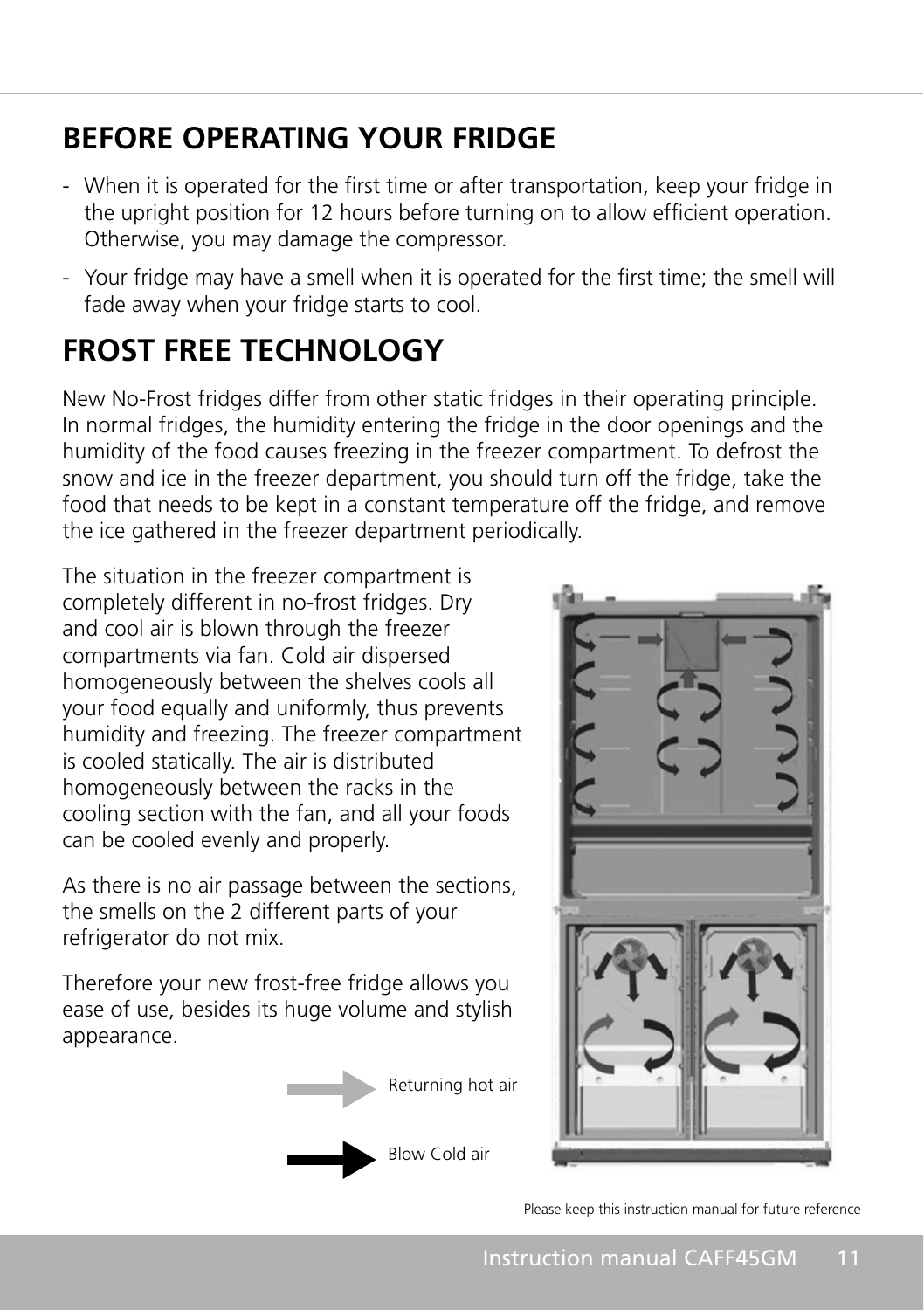## $\mathbf \Theta$  caple

## **PARTS OF THE APPLIANCE**



- A. Fridge compartment
- B. Fridge / Freezer compartment B1) ZONE 1 B2) ZONE 2
- 1. Fridge compartment shelves
- 2. Chiller compartment
- 3. Salad crispers
- 4. Cheese / butter shelf covers
- 5. Cheese / butter shelf
- 6. Door shelves
- 7. Egg trays
- 8. Door bottle shelves
- 9. LED lights
- 10. Icebox
- 11. Freezer / fridge top basket
- 12. Freezer / fridge bottom basket
- 13. Adjustable legs
- 14. Freezer top baskets
- 15. Freezer bottom baskets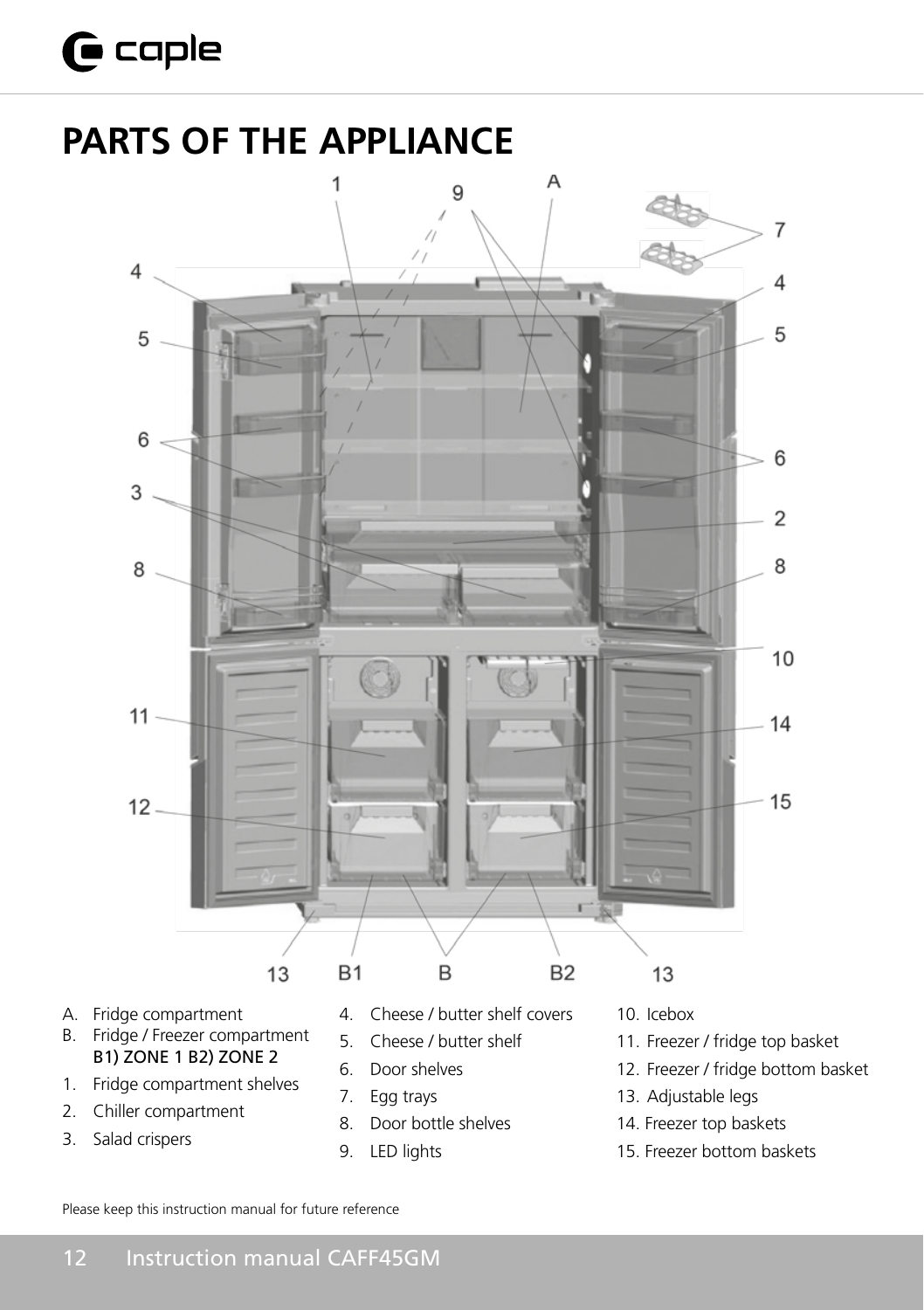## **ELECTRONIC DISPLAY AND USAGE**



- 1. Fridge compartment temperature indicator ompartment 5. Supermeez
- 2. Left freezer / fridge compartment temperature indicator 8. Economy mode
- 3. Right freezer / fridge compartment temperature indicator
- 4. Super cooling light
- ompartment and the S. Super freezing light 12. Demo mode
	- 6. Qdrink alarm counter
	- 7. Qdrink light
	- 8. Economy mode
	- 9. Holiday mode
	- 10. Night sensor
	- 11. Child lock
	- 12. Demo mode
	- 13. Low voltage warning
- 14. Alarm
- 15. Screen saver button
- 16. Zone 2 (Right freezer) button
	- 17. Mode button
- 18. Cooler button 20. Zone 1 (Left freezer) button
	- 19. Qdrink mode button
	- 20. Zone 1 (Left freezer) button

The values on the screen indicate temperature values specified by the consumer.

Standby display is protected against faulty contact. Therefore, you must touch any key on the display before you take any action. After 2 seconds, a beep will sound and the display will be ready for use. If you wait 20 seconds at the end of the process, display will go back to the same protection case.

### **NOTE:**

Screen protection and child lock can not be used simultaneously.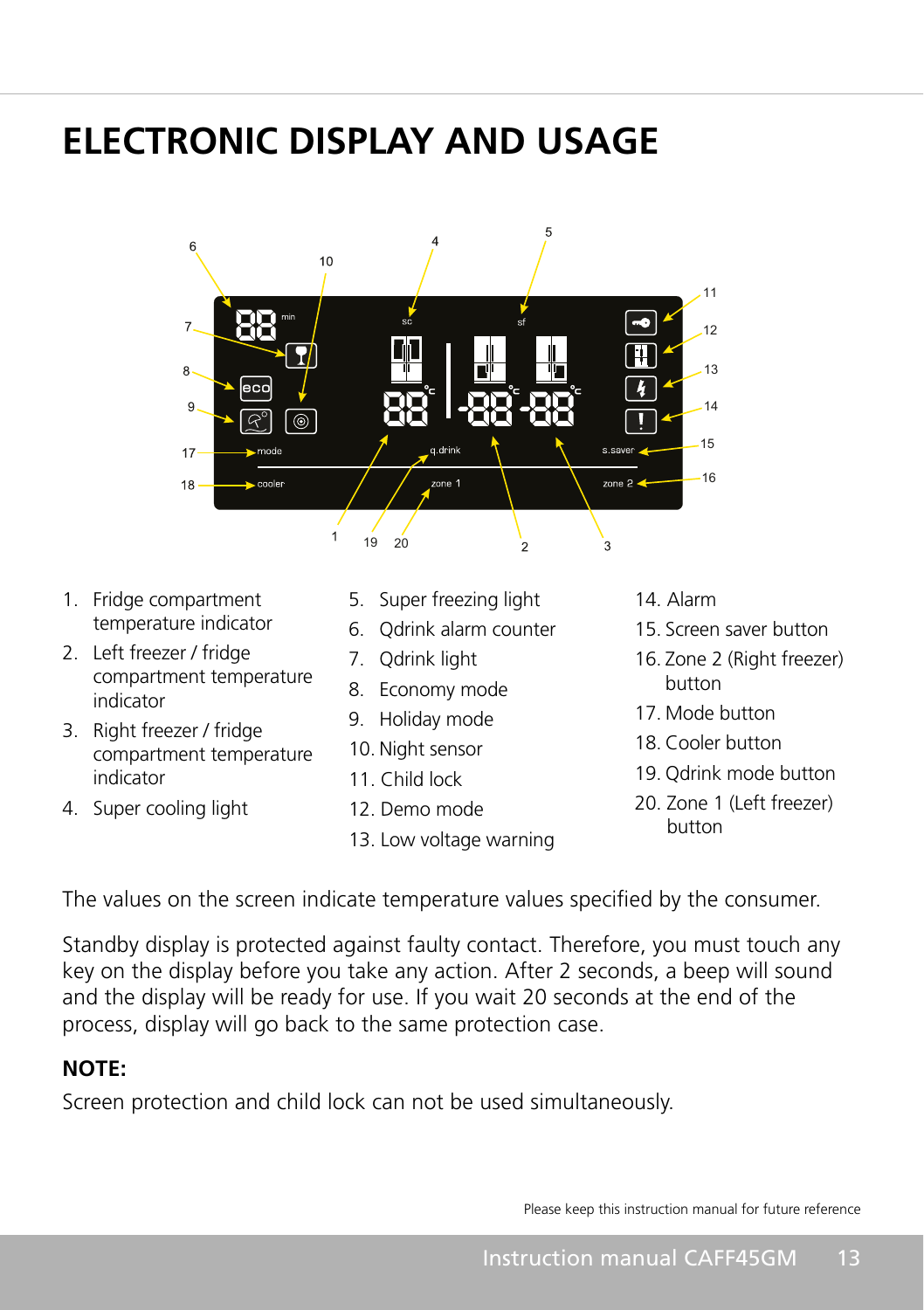## **OPERATING YOUR FRIDGE**

## Beverage cooling (QDRINK)

This function allows you to store bottled drinks in the freezer to cool them quickly. An alarm sounds to warn you to remove them after a certain period of time.

Qdrink button should be pressed to activate beverage cooling mode. Each press will increase the time for 5 minutes up to 30 minutes, and then it returns to zero. You can view the time zone you want to set on "Qdrink alarm counter" section. Qdrink mode only lets the refrigerator release an audible alert after a specific period.

### **IMPORTANT:**

It should not be confused with cooling.

You must adjust the time according to the temperature of the bottles before you put them in the freezer compartment. For example, you can set the time as "5 minutes" in the beginning. After this time, if the cooling is insufficient, you might set another 5 or 10 minutes. While using this mode, you must check the temperature of the bottles regularly. When the bottles are cool enough, you must take them out of the appliance. If you forget bottles in Q.DRINK mode, bottles may explode.

### Economy mode (ECO)

It ensures that your refrigerator runs within ideal temperatures. In order to activate "ECO" mode, you should just press [mode] button until "eco and e" light is on.

### Holiday mode (H)

It is represented by an umbrella and sun on the display. If you go on holiday for a long period during which you will not use fridge, you may activate this mode. To switch the appliance to holiday mode, you should just press [mode] button until "holiday symbol and H" light comes on.

## Super freeze (SF)

Press the freezer button until "SF" letters are displayed on the display. Once "SF" letters are displayed, a beep sound will be released and after a few seconds the mode will be selected. You can use this mode to freeze prepared meals or freeze large amounts of food quickly. Super freeze mode will automatically be deactivated after 24 hours or once the freezer compartment temperature sensor feels sufficient temperature.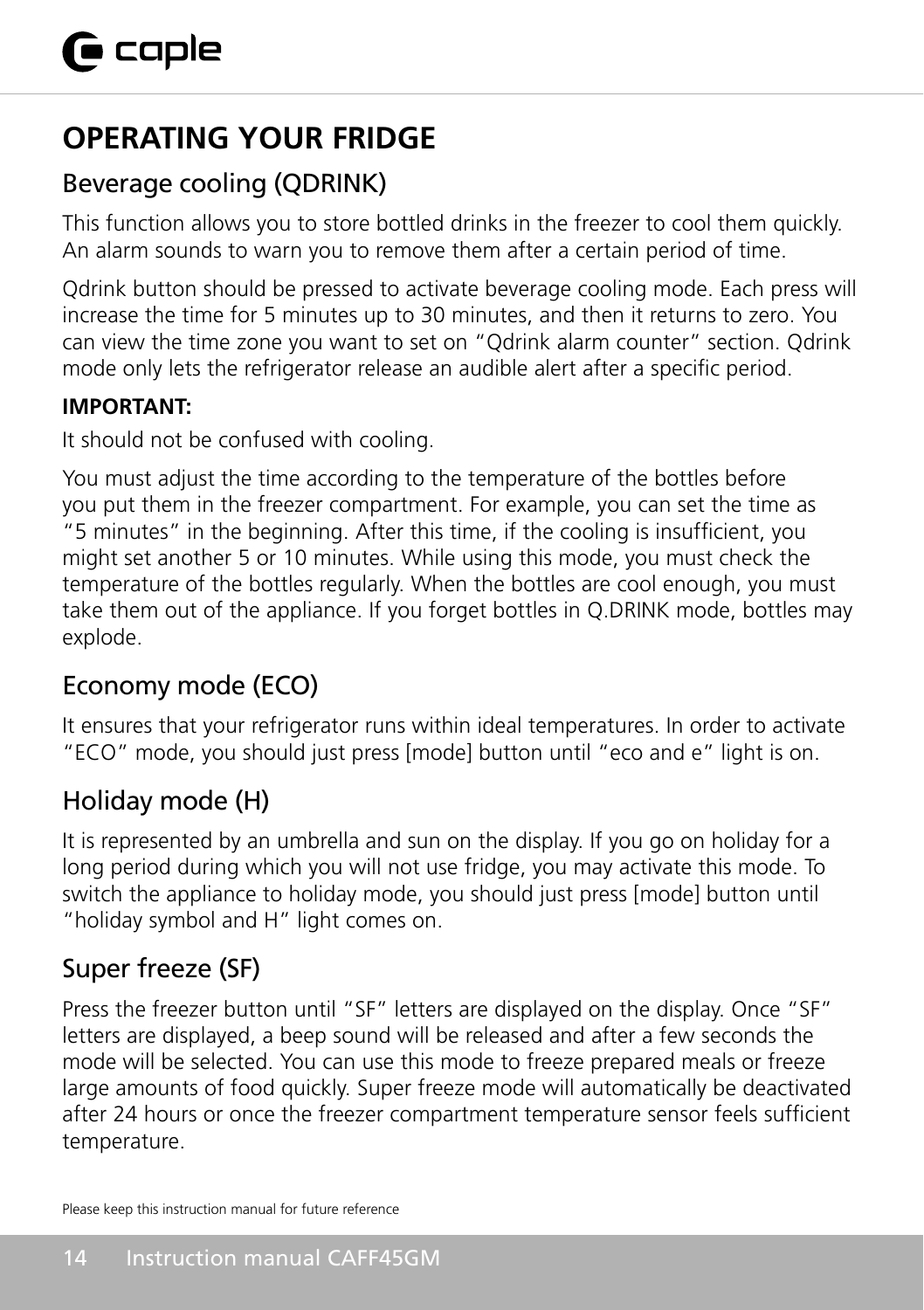### Super cool (SC)

Press the cooler button until "SC" letters are viewed on the display. Once "SC" letters are displayed, a beep sound will be released and after a few seconds the mode will be selected. You can use this mode to cool prepared meals or cool large amounts of food quickly. Super cool mode will be automatically canceled after 4 or 6 hours depending on the environmental temperature or when the cooler compartment reaches a sufficiently low temperature.

### Cooler (COOLER)

It is used for temperature setting of cooler compartment. By pressing [cooler] button, you can set the temperature of the cooler to 2, 3, 4, 5, 6, 7, 8 Celcius.

### Freezer / Cooler 1 [ZONE 1]

This is the temperature setting button for the bottom-left compartment. By pressing the [zone 1] button the temperature of the bottom-left compartment can be set to -16, -17, -18, -19, -20, -21, -22, -23 or -24 °C. If you want to use the bottom-left compartment as a fridge, press and hold the [zone1] button for 3 seconds to switch to this mode, then set the temperature to 2, 3, 4, 5, 6, 7 or 8 °C.

### Freezer [ZONE 2]

This is the temperature setting button for the bottom-right compartment. By pressing the [zone 2] button the temperature of the bottom-right compartment can be set to -16, -17, -18, w-19, -20, -21, -22, -23 or -24 °C.

### Child lock (Key Symbol)

In order to activate child lock, you need to press [cooler]+[freezer] buttons simultaneously for 5 seconds. When the child lock is active, other buttons will be deactivated, and therefore changing the settings you have made will be prevented. In order to deactivate child lock, you, again, need to press [cooler]+[freezer] buttons simultaneously for 5 seconds.

### Screensaver (SCREEN SAVER)

Thanks to this function that is activated when you press [s.saver] button for 3 seconds, you save energy by utilising digital indicator panel with its lights off. In order to deactivate the mode, repress [s.saver] button for 3 seconds.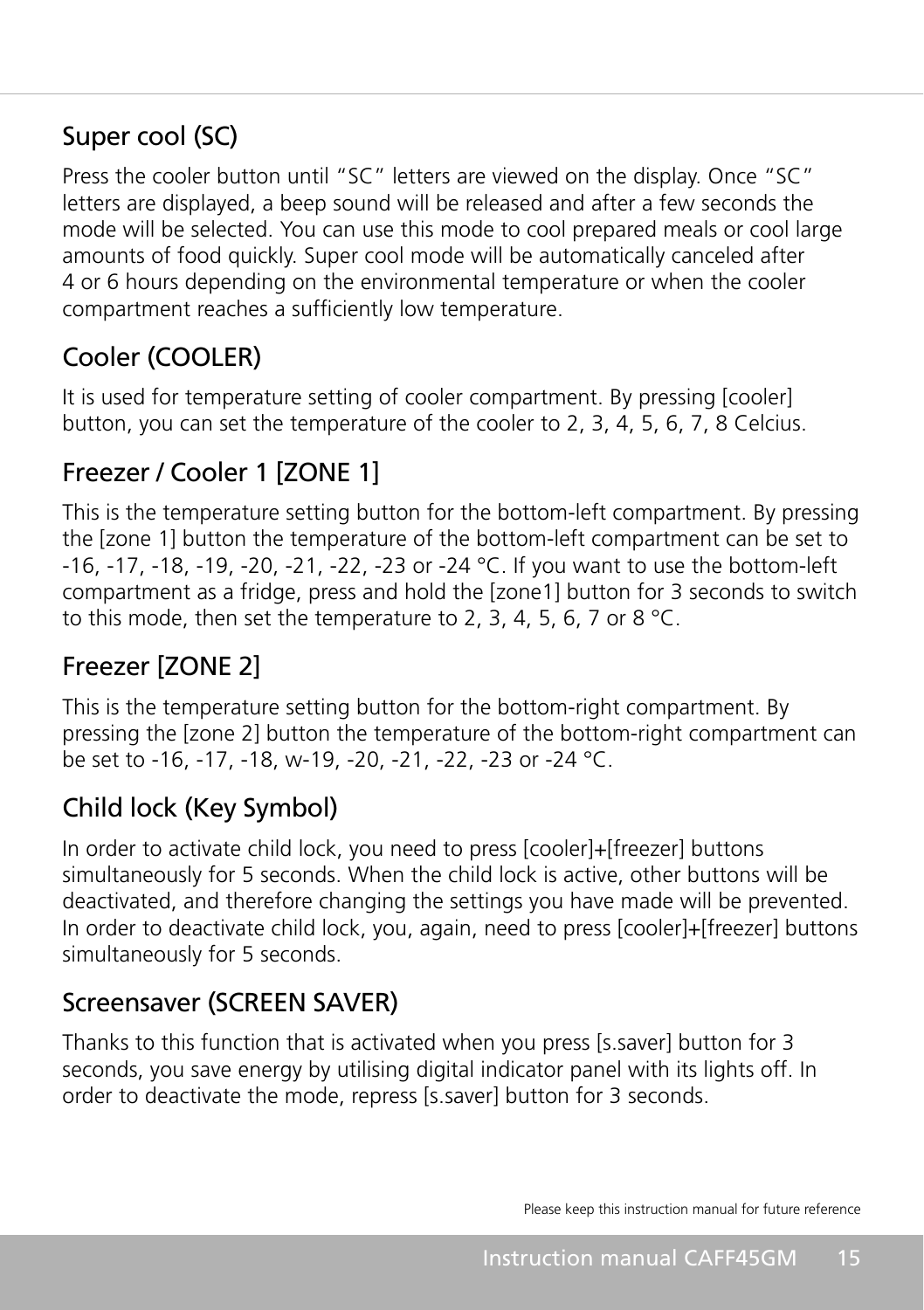### Night sensor (NIGHT SENSOR)

Thanks to this function that is activated when you press night sensor [sensor] button for 3 seconds, your refrigerator's lights will be OFF in case of sufficient illumination, therefore you will save energy.

### Demo mode

It is a mode used by service and not related to the use of refrigerator.

### Alarm

Once an alarm light comes on, you should contact Caple service. If you press [s.saver] button when there is an alarm and an exclamation mark on the display, the alarm sound will turn off, however the exclamation mark will stay on the digital indicator panel until the error is fixed.

### Compartment On-Off mode

To turn off freezer Zone1, Zone2 and the fridge at the same time, press and hold the [mode] and [cooler] buttons simultaneously for 3 seconds. All figures indicating the part turned off will disappear on the digital indicator panel.

To turn off the Zone1 compartment, press and hold the [mode] and [zone 1] buttons simultaneously for 3 seconds. All figures indicating the part turned off will disappear on the digital indicator panel.

To turn off Zone2 compartment, press and hold the [mode] and [zone 2] buttons simultaneously for 3 seconds. All figures indicating the part turned off will disappear on the digital indicator panel.

To reactivate the turned-off compartment, use the same combination of buttons.

### Using Freezer Compartment (zone1) as a Fridge Compartment

The bottom left compartment on the appliance can be used either as freezer or as a fridge. Press and hold the [zone 1] button for 3 seconds to change the bottom-left compartment from a freezer to a fridge.

**IMPORTANT:** If the Zone1 compartment will be converted from a freezer to a fridge:

- Empty the food from the Zone1 compartment and leave the door closed for four hours. Then food can be placed in the compartment.
- Baskets and/or shelves removed from the compartment should be re-fitted.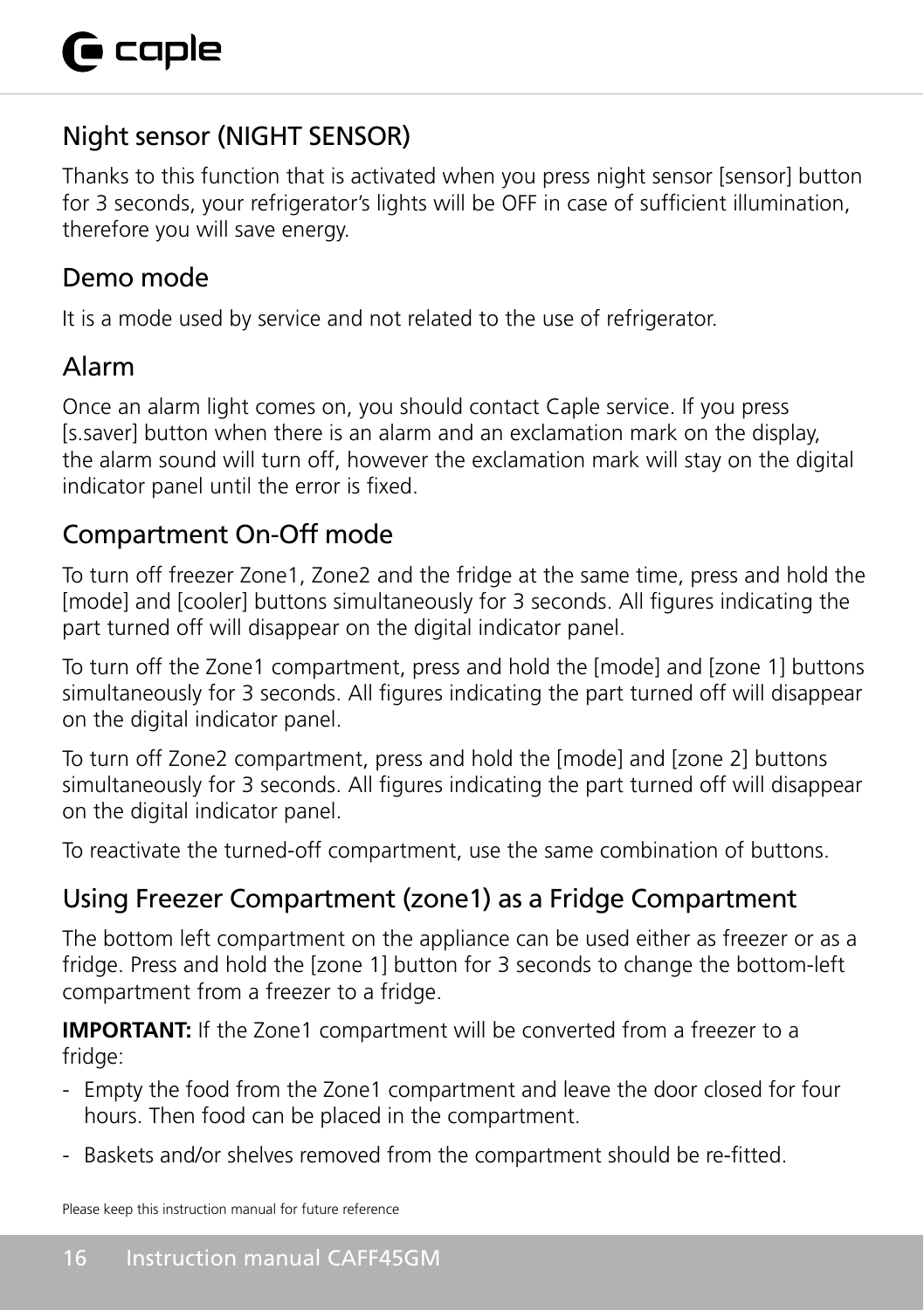Similarly, in order to utilize this compartment as a freezer again, press and hold the related compartment button for 3 seconds.

### Warnings about Temperature Adjustments

- Your temperature adjustments will not be deleted when a power cut occurs.
- It is not recommended that you operate your fridge in environments colder than 16°C in terms of its efficiency.
- Temperature adjustments should be made according to the frequency of door openings, the quantity of food kept inside the fridge and ambient temperature of the place of your fridge.
- Your fridge should be operated up to 24 hours according to the ambient temperature without interruption after being plugged in to be completely cooled. Do not open doors of your fridge frequently and do not place much food inside it during this period.
- A 5 minute delaying function is applied to prevent damage to the compressor of your fridge, when you take the plug off and then plug it in again to operate it or when a power cut occurs. Your fridge will start to operate normally after 5 minutes.
- Your fridge is designed to operate in the ambient temperature intervals stated in the standards, according to the climate class stated in the information label. We do not recommend operating your fridge out of stated temperatures value limits in terms of cooling effectiveness. Your CAFF45GM is designed to be used in climate class T & N.
- This appliance is designed for use at an ambient temperature within the 16°C - 43°C range.

| CLIMATE CLASS | AMBIENT TEMPERATURE <sup>O</sup> C |
|---------------|------------------------------------|
|               | Between 16 and 43 $(°C)$           |
| ٢Т            | Between 16 and 38 $(°C)$           |
| N             | Between 16 and 32 (°C)             |
| ۲N            | Between 10 and 32 (°C)             |

#### **NOTE:**

If the ambient temperature is higher than 42°C, the compartment temperature cannot be set to, -23°C or -24°C. It can only be set to -16°C, -17°C, -18°C, -19°C, -20°C, -21°C or -22°C.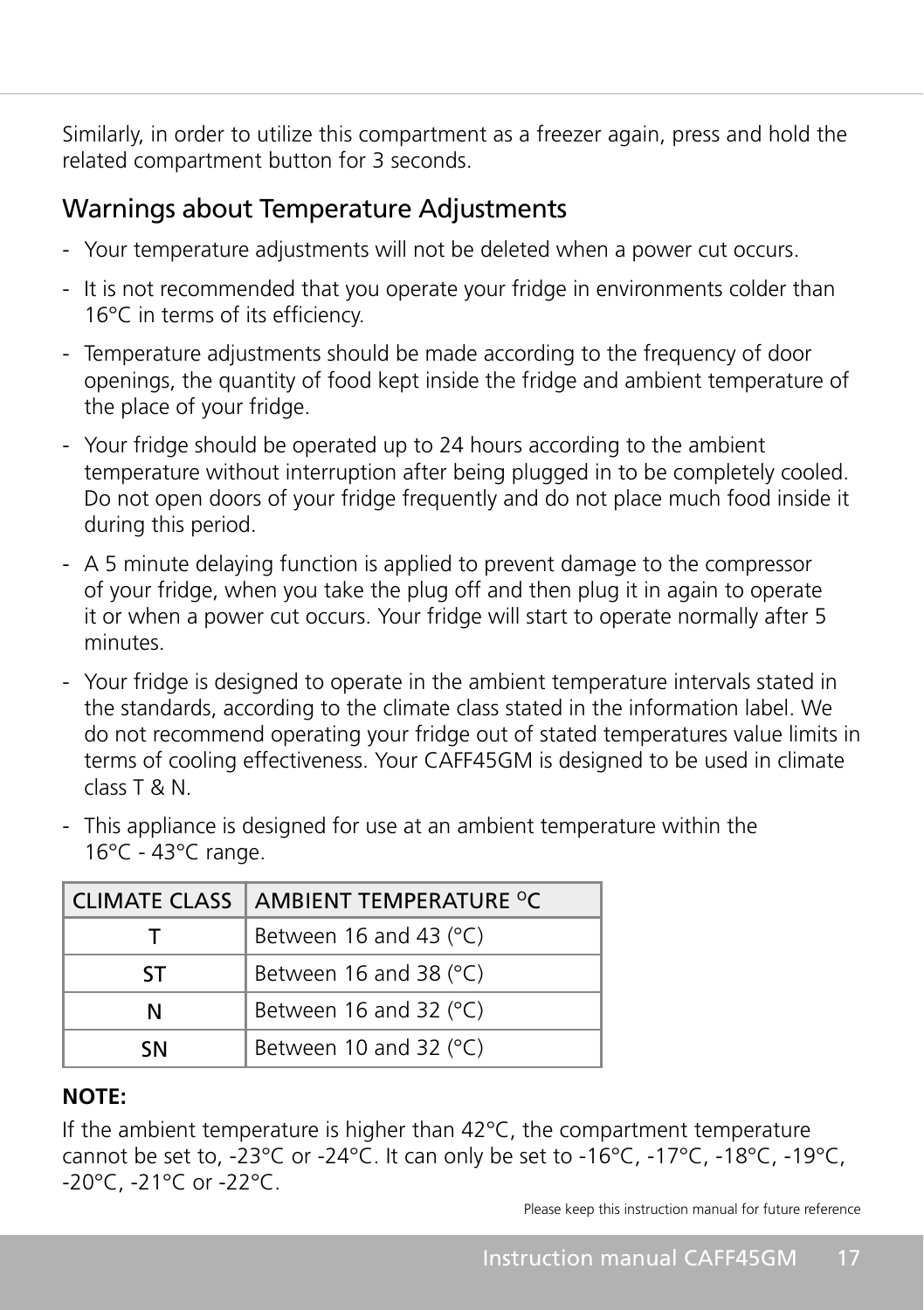## $\mathbf \Theta$  caple

## **ACCESSORIES**

### Icebox

- Fill ¾ of icebox with water and insert it.
- You can take ice out after approximately 2 hours.

### **NOTE:**

When placing the icebox after filling with water, make sure that you position it horizontally without tilting. Otherwise, water inside icebox may pour on the basket.

## **VEGETABLE / SALAD CRISPER AND CHILLER BASKETS**

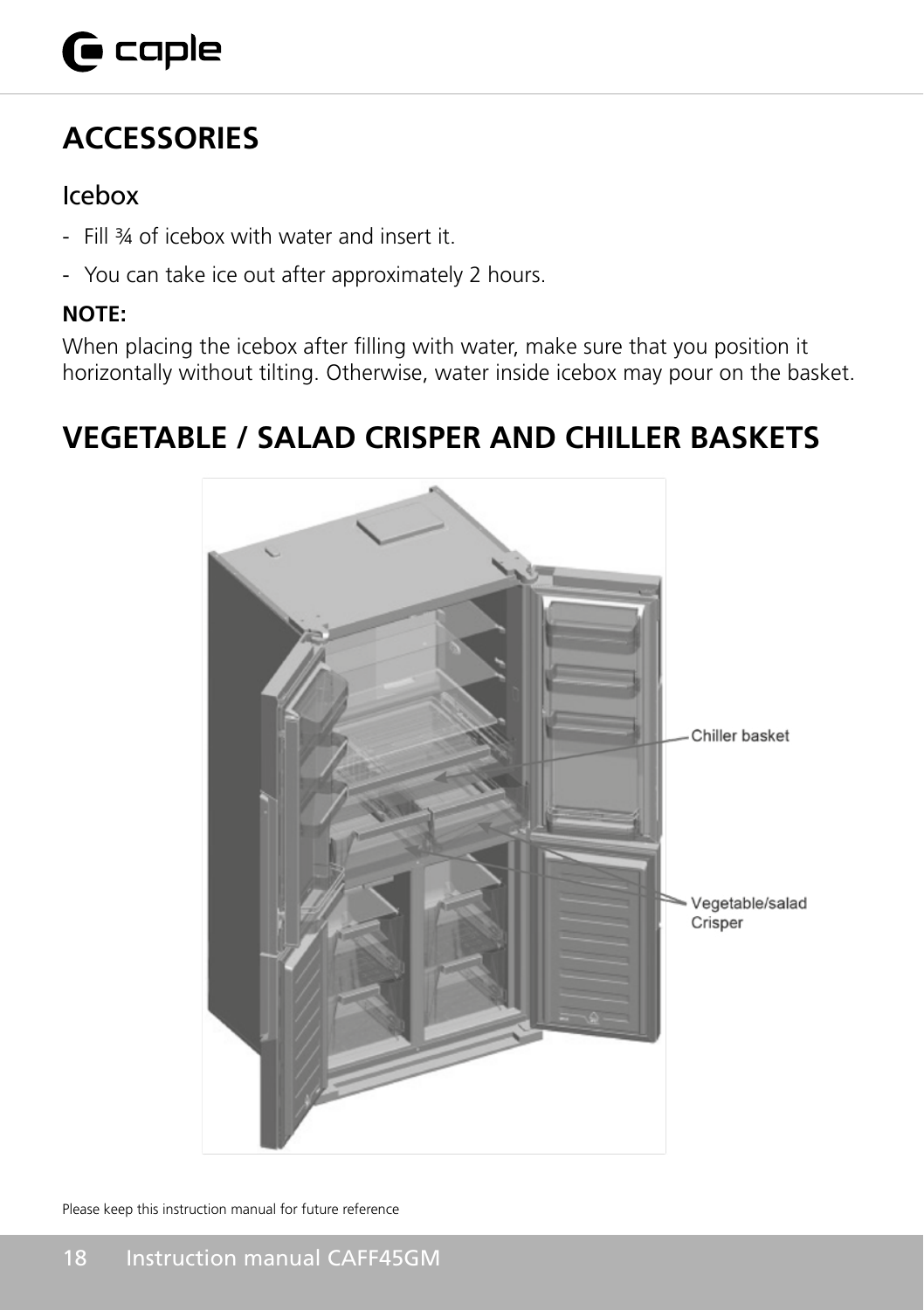### Chiller basket

When this compartment is used as 0°C compartment (chiller), it ensures that your food is preserved at 0°C. You can keep the frozen foods that you take out of the deepfreeze compartment in order to defrost them or you can keep the meats and cleaned fishes (in plastic bags or packets) etc. which you will use within 1-2 days without need for freezing.

### **NOTE:**

Water is frozen in 0°C but the foods including salt or sugar can be frozen in colder environments.

#### **Please do not put the food you would like frozen or iceboxes in this partition.**

## **CRISPER AIR SETTING BUTTON**

Turn the air adjustment knob between crisper and chiller to open position when the crisper is filled excessively. This way, the air intake into the crisper is adjusted and food remains fresh for a longer period of time.



Crisper air adiustment button

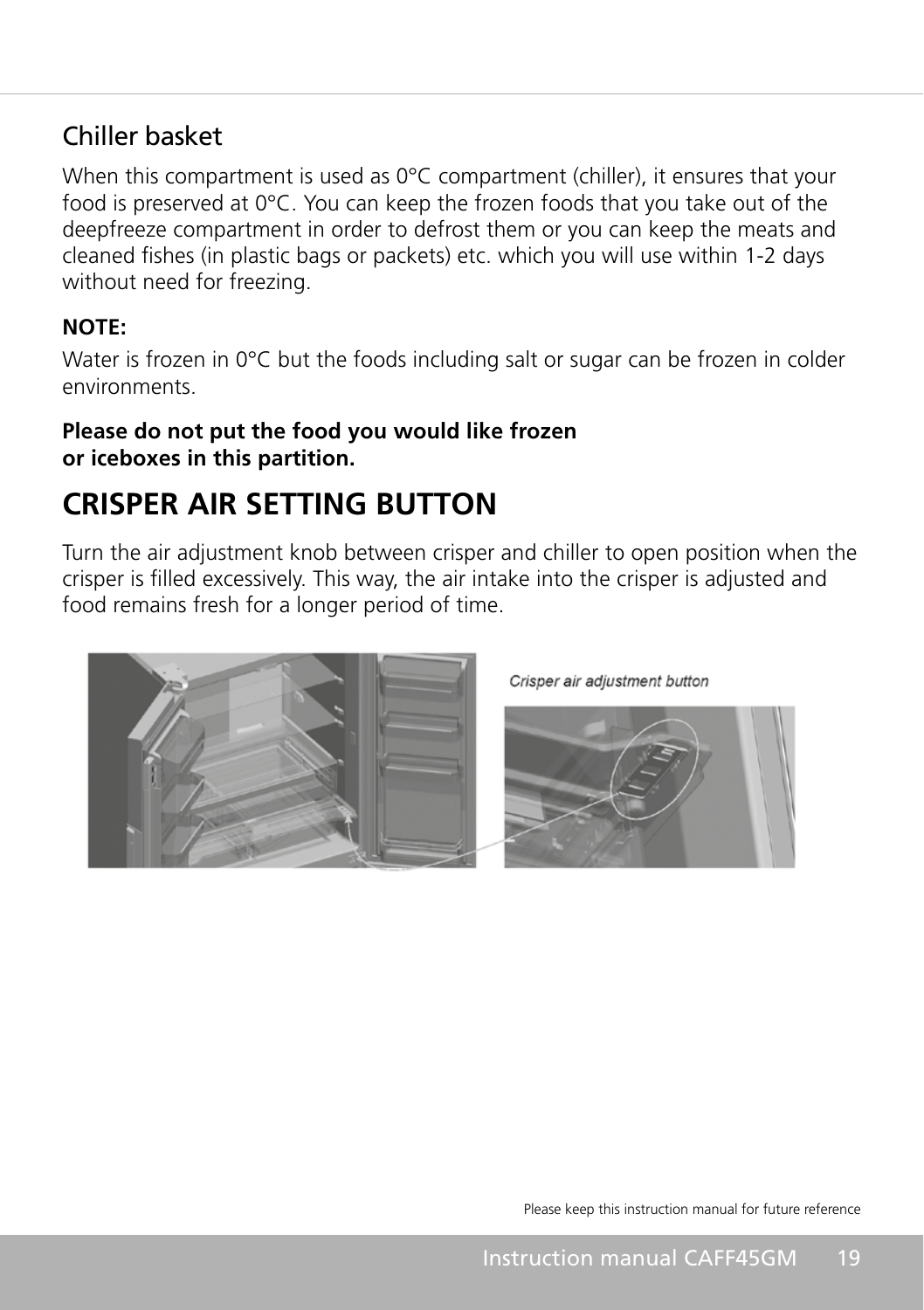## **COOLER COMPARTMENT**

- Under normal operation conditions, it is suitable to set the temperature of the cooler compartment to +4 /+6c.
- In order to avoid frosting, humidification and odour, food should be placed in the fridge in closed containers or covered with appropriate material.
- Hot food and beverages should be cooled to room temperature before being placed in the fridge.
- Vegetables and fruits can be placed into the crisper without packaging.
- Storing fruits and vegetables separately helps stop ethylene sensitive vegetables (green leaves, broccoli, carrot etc.) being affected by ethylene releaser fruits (banana, peach, apricot, fig etc.).
- Do not put wet vegetables into the refrigerator.
- Storage time for all food products depends on the initial quality of the food and an uninterrupted refrigeration cycle before refrigerator storage.
- To avoid cross-contamination do not store meat products and fruits & vegetables together. Water leaking from meat may contaminate other products in the refrigerator. You should package meat products and clean any leakages on the shelves.
- Do not put food in front of the air flow passage.

### **IMPORTANT NOTE:**

- Cover liquids and stews when you put them in the fridge. Otherwise, the humidity amount inside the fridge increases and this causes the fridge to operate more. Covering the food and beverages also allow you to protect their taste and flavour.
- Potatoes, onion and garlic shouldn't be kept in the fridge.

*Some suggestions on the placing and storing of your food in the fridge compartment are supplied below.*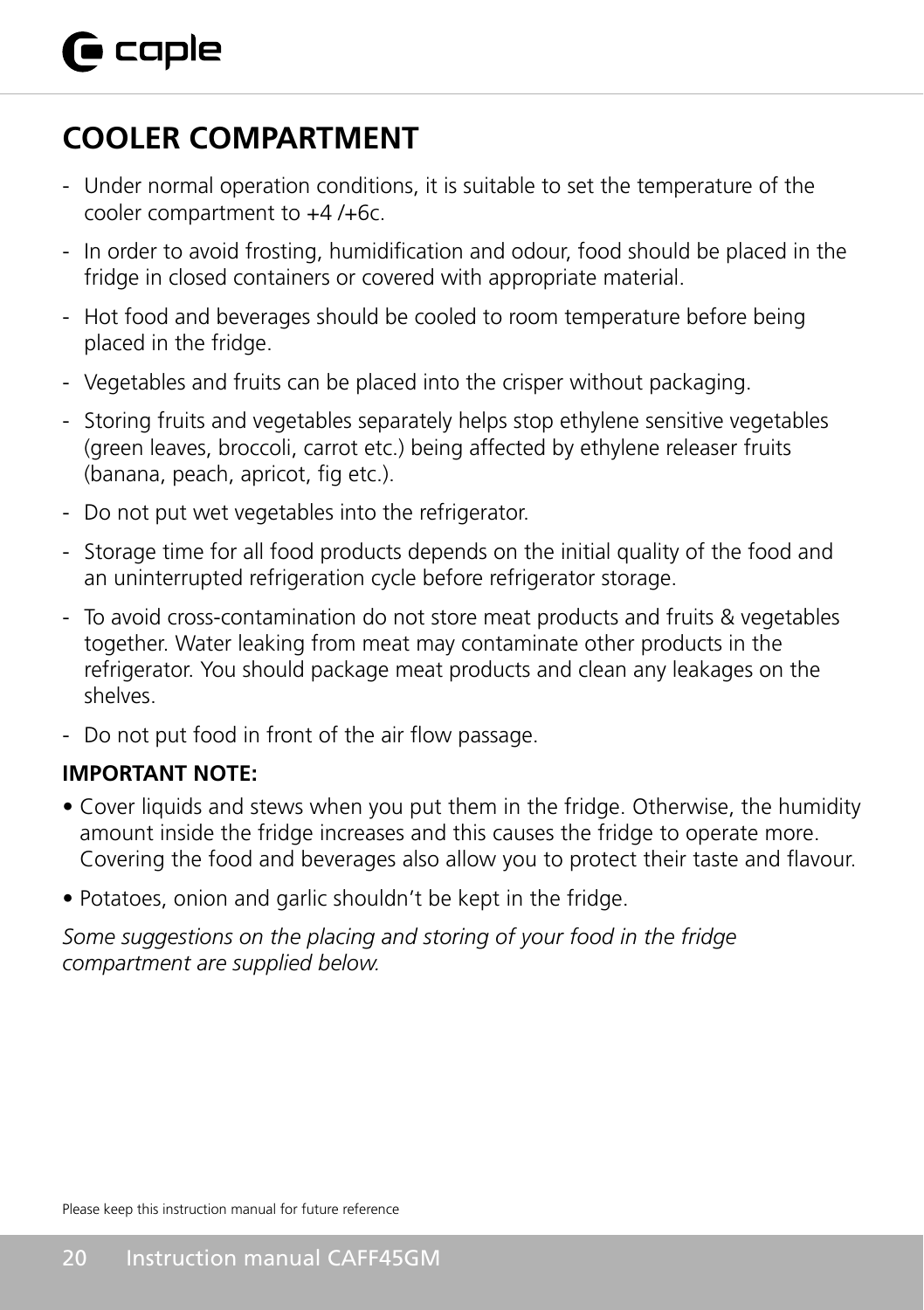| Food                                 | <b>Maximum Storing time</b>                             | Where to place in the<br>fridge department                                      |
|--------------------------------------|---------------------------------------------------------|---------------------------------------------------------------------------------|
| Vegetables and fruits                | 1 week                                                  | Vegetable bin<br>(without being wrapped)                                        |
| Meat and fish                        | $2 - 3$ days                                            | Wrapped in plastic foil,<br>bags or in a meat container<br>(on the glass shelf) |
| Fresh cheese                         | $3 - 4$ days                                            | In special door shelf                                                           |
| Butter and margarine                 | 1 week                                                  | In special door shelf                                                           |
| Bottled products milk<br>and yoghurt | Until the expiry date<br>recommended by the<br>producer | In special door shelf                                                           |
| Eggs                                 | 1 month                                                 | In the egg shelf                                                                |
| Cooked food                          |                                                         | All shelves                                                                     |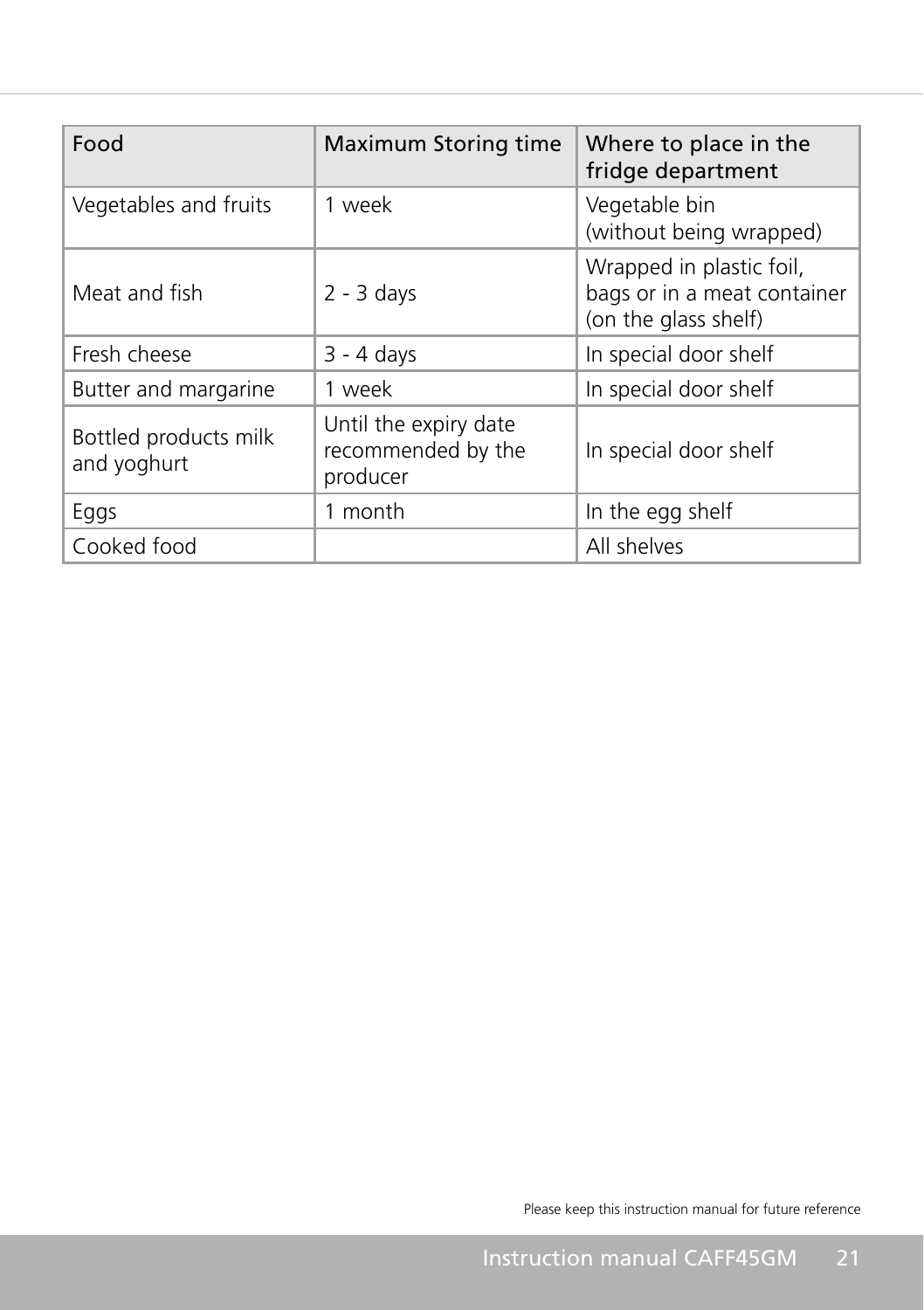## **FREEZER COMPARTMENTS**

- The freezer compartment is used for storing frozen foods for a long time or for producing ice.
- If you leave the door of freezer open for a long time, frosting will appear on the lower stage of freezer. Thus, air circulation will be obstructed. In order to avoid this, first unplug the cord and wait until thawed. After ice melts, you should clean the freezer.
- You can take off baskets, cover, etc. to increase storing volume of freezer.
- Volume specified on the product label shows the value without baskets, covers, etc.

#### **IMPORTANT**

#### Please never refreeze frozen food after thawing them. It may be hazardous to your health as it may lead to food poisoning.

- Do not place hot food in the freezer before cooling them. This may cause other frozen food in the freezer to get decayed.
- When buying frozen food, make sure that it was frozen under appropriate conditions and its package is not torn.
- In case of humidification on package of frozen food and a smelly odour, food may have been stored under inappropriate conditions beforehand and it may have become decayed. Do not buy those kinds of food.
- Storing time for frozen food may differ according to the ambient temperature, frequency of door openings, thermostat adjustments, type of food and the time between the buying of the food and placing of the food in the freezer. Always follow instructions on the package and do not exceed storing period.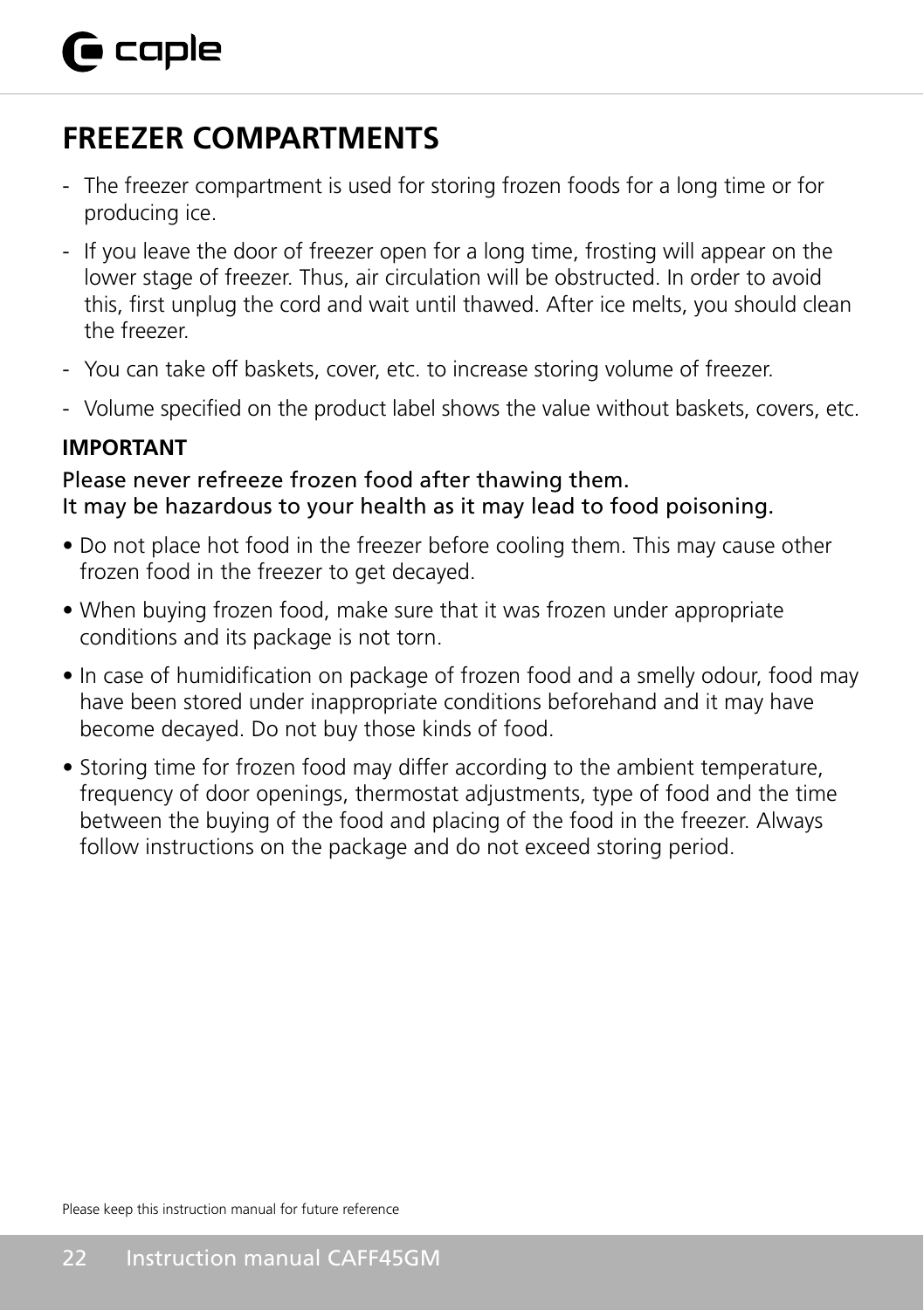Some spices in cooked food (aniseed, basil, dill, vinegar, spice mix, ginger, garlic, onion, mustard, thyme, marjoram, black pepper, bologna sausage etc.) may have a foul taste when stored for a long time. Therefore, frozen food should be spiced just a little or spice should be added after the food is thawed.

The storing time for the food depends on the oil used. Margarines, veal fat, olive oil and butter are suitable, peanut oil and lard are not suitable.

Cooked food in liquid form should be frozen in plastic containers, other food should be frozen wrapped in plastic foil or in plastic bags.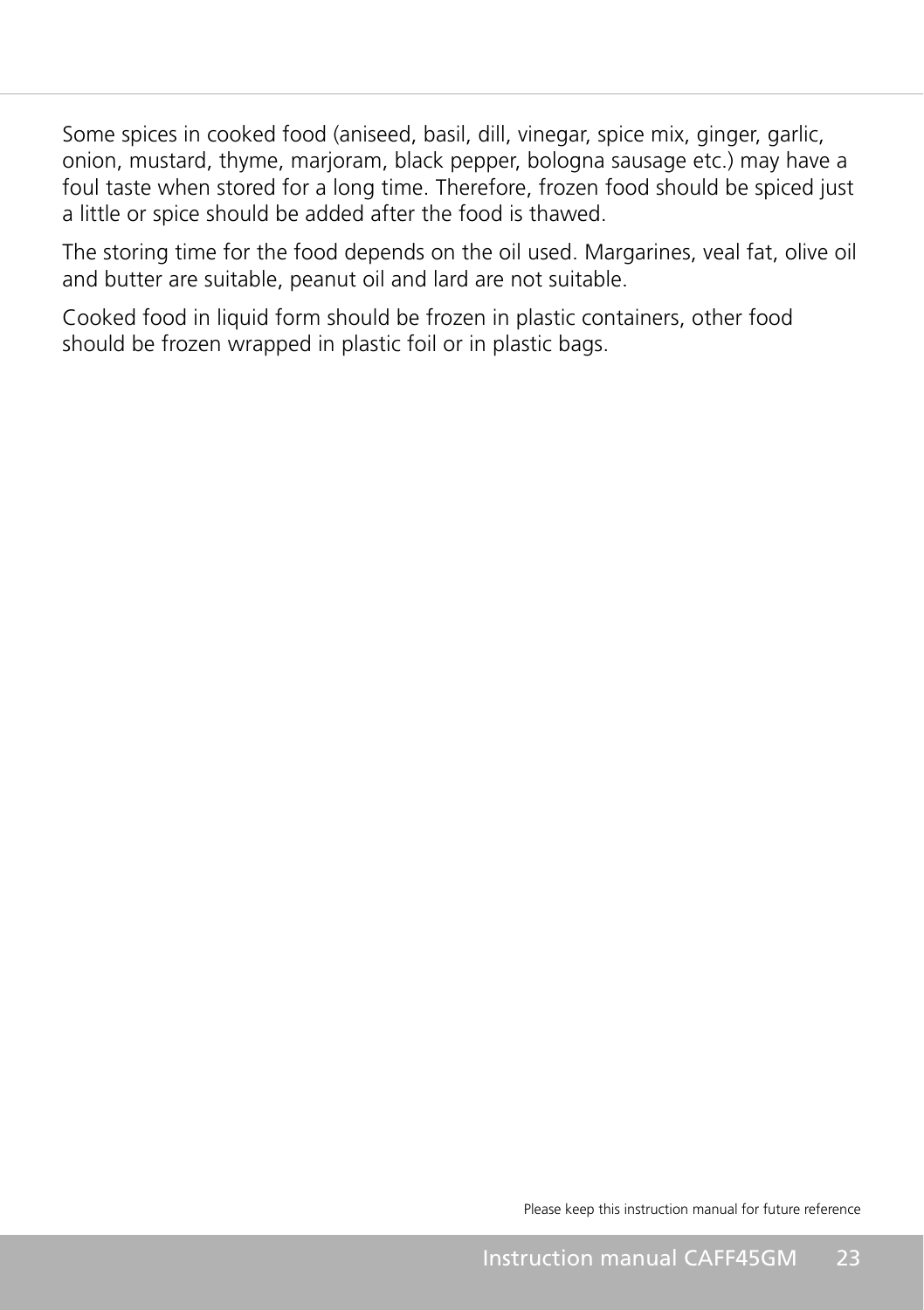### **STORING FROZEN FOOD**

| <b>Meat and Fish</b>                                   | Preparation                                                                  | Maximum<br>Storing time<br>(months) |
|--------------------------------------------------------|------------------------------------------------------------------------------|-------------------------------------|
| Steak                                                  | Wrapped in foil                                                              | $6 - 10$                            |
| Lamb meat                                              | Wrapped in foil                                                              | $6 - 8$                             |
| Veal roast                                             | Wrapped in foil                                                              | $6 - 10$                            |
| Veal cubes                                             | In small pieces                                                              | $6 - 10$                            |
| Lamb cubes                                             | In pieces                                                                    | $4 - 8$                             |
| Minced meat                                            | In packages without using spices                                             | $1 - 3$                             |
| Giblets (pieces)                                       | In pieces                                                                    | $1 - 3$                             |
| Bologna sausage/ salami                                | Should be packaged even if it has<br>membrane                                | $4 - 6$                             |
| Chicken and turkey                                     | Wrapped in foil                                                              | $7 - 8$                             |
| Goose and Duck                                         | Wrapped in foil                                                              | $4 - 6$                             |
| Deer, Rabbit, Wild Boar                                | In 2.5 kg portions and as fillets                                            | $9 - 12$                            |
| Freshwater fishes (Salmon,<br>Carp, Crane, catfish)    |                                                                              | 2                                   |
| Lean fish; bass, turbot,<br>flounder                   | After cleaning the bowels and scales<br>of the fish, wash and dry it; and if | $4 - 8$                             |
| Fatty fishes (Tuna,<br>Mackarel, bluefish,<br>anchovy) | necessary, cut the tail and head.                                            | $2 - 4$                             |
| Shellfish                                              | Cleaned and in bags                                                          | $4 - 6$                             |
| Caviar                                                 | In its package, aluminium or plastic<br>container                            | $2 - 3$                             |

#### **NOTE:**

Frozen meat should be cooked as fresh meat after being thawed. If the meat is not cooked after being thawed, it should never be frozen again.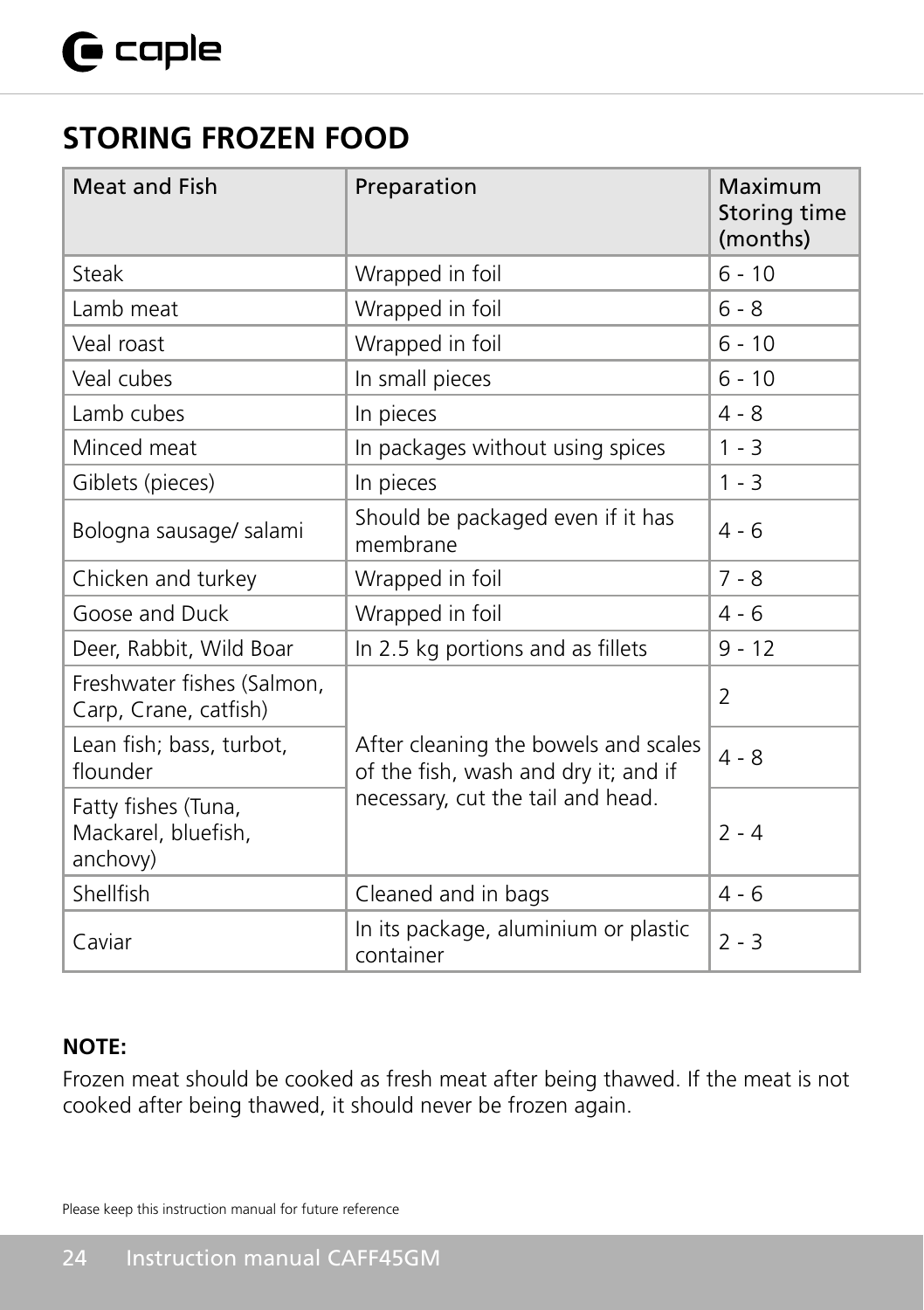| <b>Vegetables and Fruits</b> | Preparation                                                                                                            | Maximum<br>Storing time<br>(months) |
|------------------------------|------------------------------------------------------------------------------------------------------------------------|-------------------------------------|
| String beans and beans       | Wash and cut to small pieces<br>and boil in water                                                                      | $10 - 13$                           |
| Beans                        | Hull and wash and boil in water                                                                                        | 12                                  |
| Cabbage                      | Cleaned and boil in water                                                                                              | $6 - 8$                             |
| Carrot                       | Clean and cut to slices and<br>boil in water                                                                           | 12                                  |
| Pepper                       | Cut the stem, cut into two pieces<br>and remove the core and boil<br>in water                                          | $8 - 10$                            |
| Spinach                      | Washed and boil in water                                                                                               | $6 - 9$                             |
| Cauliflower                  | Take the leaves apart, cut the<br>heart into pieces, and leave it in<br>water with a little lemon juice for<br>a while | $10 - 12$                           |
| Aubergine                    | Cut to pieces of 2cm after<br>washing                                                                                  | $10 - 12$                           |
| Corn                         | Clean and pack with its stem<br>or as sweet corn                                                                       | 12                                  |
| Apple and pear               | Peel and slice                                                                                                         | $8 - 10$                            |
| Apricot and Peach            | Cut into two pieces and remove<br>the stone                                                                            | $4 - 6$                             |
| Strawberry and Blackberry    | Wash and hull                                                                                                          | $8 - 12$                            |
| Cooked fruits                | Adding 10 % of sugar<br>in the container                                                                               | 12                                  |
| Plum, cherry, raspberry      | Wash and hull the stems                                                                                                | $8 - 12$                            |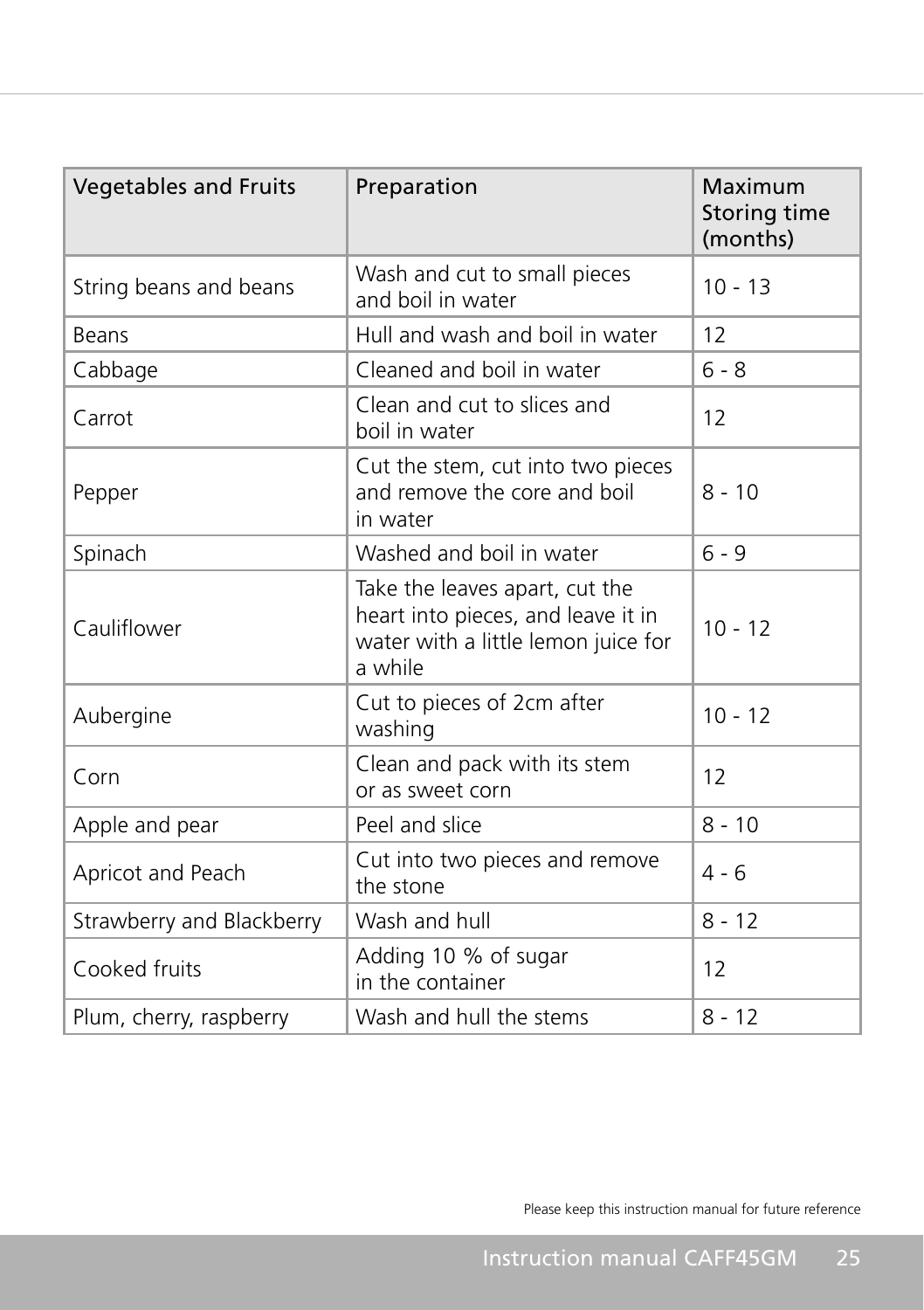## $\mathbf \Theta$  caple

| <b>Dairy Products</b>            | Preparation          | Maximum<br>Storing time<br>(months) | <b>Storing Conditions</b>                                                                                              |
|----------------------------------|----------------------|-------------------------------------|------------------------------------------------------------------------------------------------------------------------|
| Packet (Homogenize)<br>Milk      | In its own<br>packet | $2 - 3$                             | Pure Milk - In its<br>own packet                                                                                       |
| Cheese excluding<br>white cheese | In slices            | $6 - 8$                             | Original package<br>may be used for<br>short storing period.<br>It should be wrapped<br>in foil for longer<br>periods. |
| Butter, margarine                | In its package       | 6                                   |                                                                                                                        |

|                 | Maximum<br>Storing time<br>(months) | Thawing<br>time in room<br>temperature<br>(hours) | Thawing time in<br>oven (minutes) |
|-----------------|-------------------------------------|---------------------------------------------------|-----------------------------------|
| Bread           | $4 - 6$                             | $2 - 3$                                           | 4 - 5 (220-225°C)                 |
| <b>Biscuits</b> | $3 - 6$                             | $6 - 8$                                           | $5 - 8(190-200^{\circ}C)$         |
| Pastry          | $1 - 3$                             | 6                                                 | $5 - 10(200 - 225^{\circ}C)$      |
| Pie             | $1 - 1, 5$                          | $3 - 4$                                           | $5 - 8(190-200^{\circ}C)$         |
| Phyllo dough    | $2 - 3$                             | $1 - 1,5$                                         | $5 - 8(190-200^{\circ}C)$         |
| Pizza           | $2 - 3$                             | $2 - 4$                                           | 15 - 20 (200°C)                   |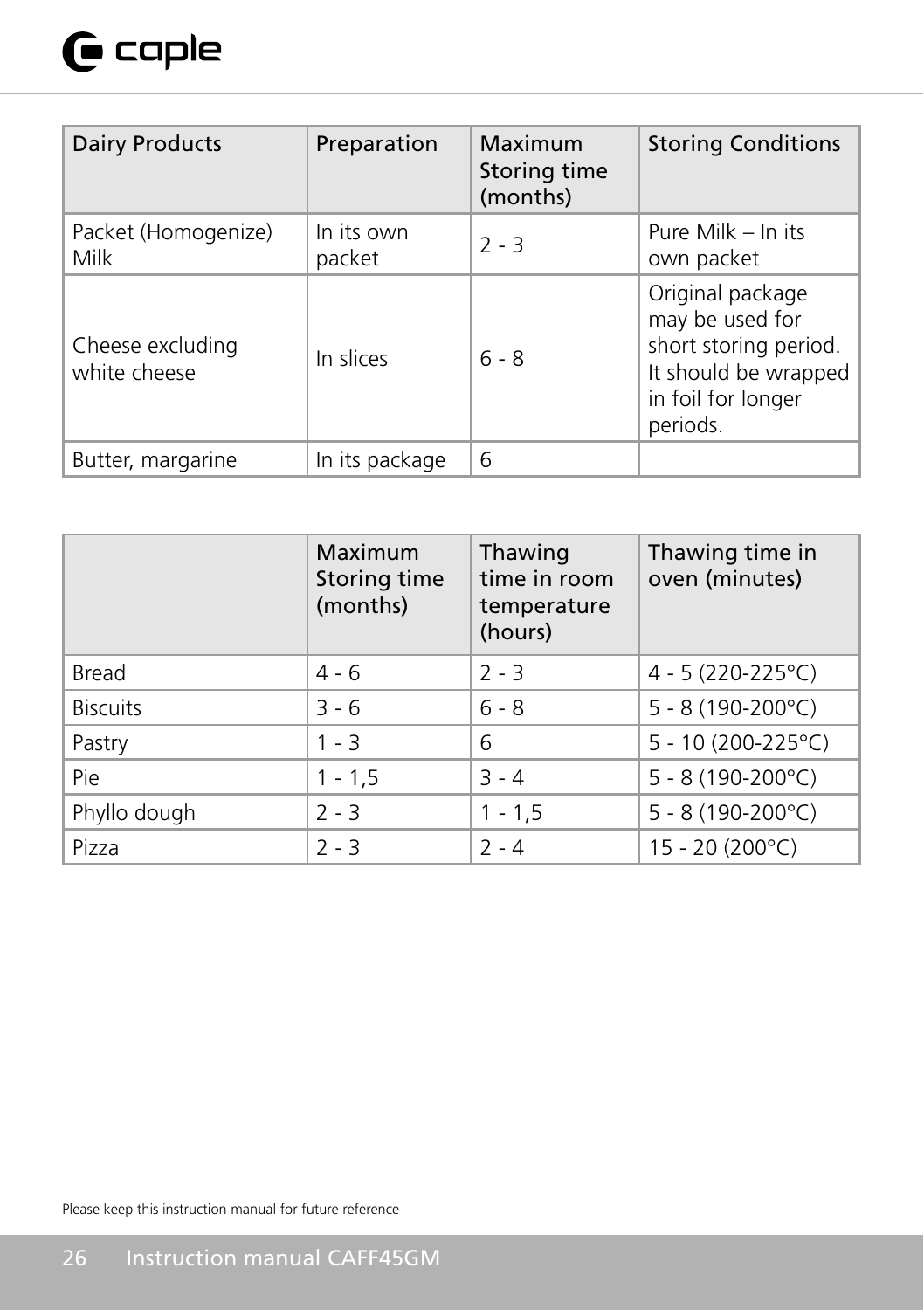## **CLEANING & MAINTENANCE**

- Make sure to unplug the fridge before starting to clean it.
- Do not wash your fridge by pouring water on to, or inside it.
- You can wipe the inner and outer sides of your appliance with a soft cloth or a sponge using warm and soapy water.
- Remove the parts individually and clean with soapy water. Do not wash in dishwasher.
- Never use flammable, explosive or corrosive material like thinner, gas, acid for cleaning.
- The condenser (the back part with black wings) should be cleaned using a vacuum cleaner or a dry brush at least once a year. This will help your freezer to operate more efficiently and will enable you to save energy.

### Cleaning evaporation bowl

Your fridge defrosts automatically. Water produced by defrosting flows to evaporating container passing through water collecting groove, and vaporizes here by itself.

## **REPLACING LED LIGHTS**

For replacing LED lights used for illumination, please contact Caple service or suitably qualified personnel. Do not attempt to change these yourself.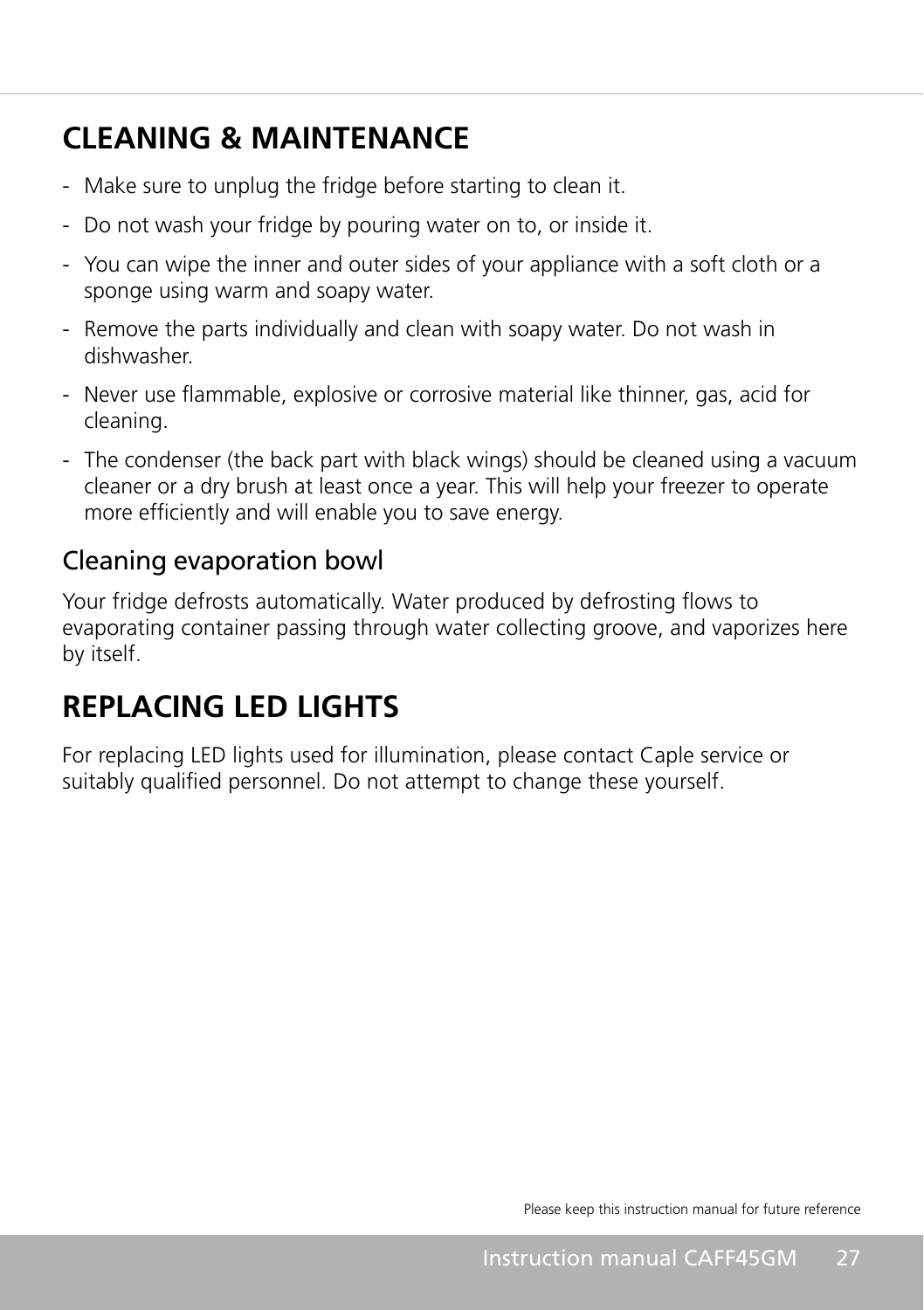## **TRANSPORTATION**

- Original package and foam may be kept for retransportation (optionally).
- You should fasten your fridge with thick packaging, bands or strong cords and follow the instructions for transportation on the package for re-transportation.
- Remove movable parts (shelves, accessories, vegetable bins etc.) or fix them into the fridge against shocks using bands during re-positioning and transportation
- An ambient sensor, main board and hinge covers are available on your refrigerator. During transportation, make sure no fluid enters these

### Carry your fridge in the upright position.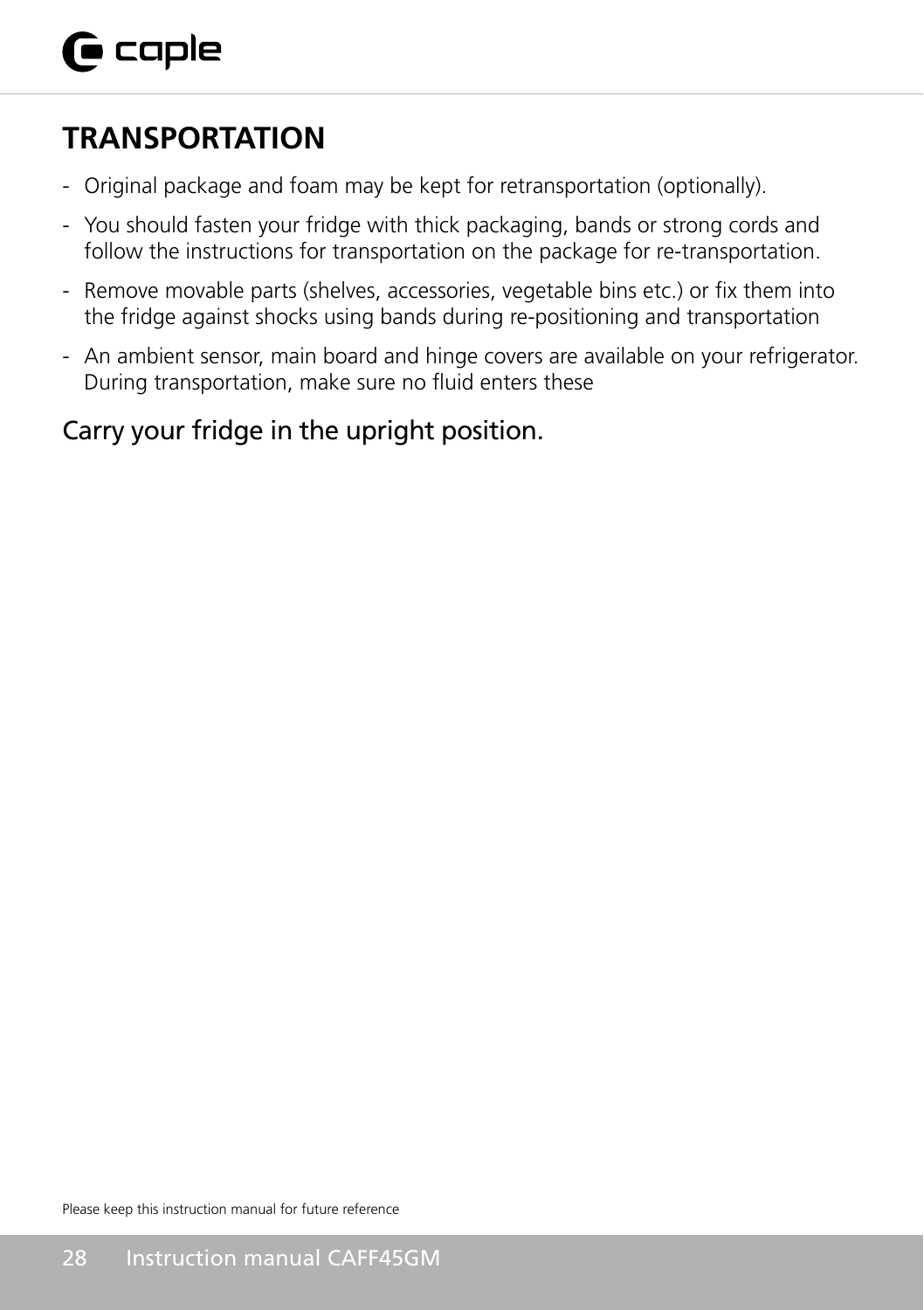## **TROUBLESHOOTING**

Your fridge warns you if the temperatures for cooler and freezer are at improper levels or when a problem occurs in the appliance. You can see these warnings on the indicator display.

| <b>Error Type</b>      | <b>Error Type</b>                               | Why                                                                                                                                                            | What To Do                                                                                                                                                                                                                                                                                                                                 |
|------------------------|-------------------------------------------------|----------------------------------------------------------------------------------------------------------------------------------------------------------------|--------------------------------------------------------------------------------------------------------------------------------------------------------------------------------------------------------------------------------------------------------------------------------------------------------------------------------------------|
| and audible<br>warning | Error warning                                   | One or more piece of<br>equipment has been<br>deactivated or there is<br>cooling problem.                                                                      | Call Caple service for assistance<br>as soon as possible.                                                                                                                                                                                                                                                                                  |
|                        | Freezer<br>compartment<br>is not cold<br>enough | May arise due to<br>longperiod energy<br>cut-off or failure of<br>cooling equipment.                                                                           | 1. In case of melted product in<br>compartment, do not refill and<br>consume up as soon as possible.<br>2. Until temperature of<br>compartment returns to normal<br>(warning disappears), operate in<br>a lower temperature or in Super<br>Freeze Mode.<br>3. Do not place fresh food<br>in compartment unless this<br>warning disappears. |
|                        | Freezer<br>compartment<br>is not cold<br>enough | Cooler has lost its<br>ideal temperature.                                                                                                                      | 1. Until temperature of<br>compartment returns to normal<br>(warning disappears), operate in<br>a lower temperature or in Super<br>Cool Mode.<br>2. Do not open door until this<br>error disappears                                                                                                                                        |
|                        | Cooler<br>compartment<br>has overcooled         | Products in the cooler<br>compartment are at<br>risk of freezing.                                                                                              | 1. If Super Cool is active, cancel<br>it.<br>2. Operate under lower setting<br>value.                                                                                                                                                                                                                                                      |
|                        | Mains voltage<br>has decreased<br>under 170V.   | This is not an<br>error, it is intended<br>for warning and<br>precaution.<br>When mains voltage<br>restores to normal<br>value, the warning<br>will disappear. |                                                                                                                                                                                                                                                                                                                                            |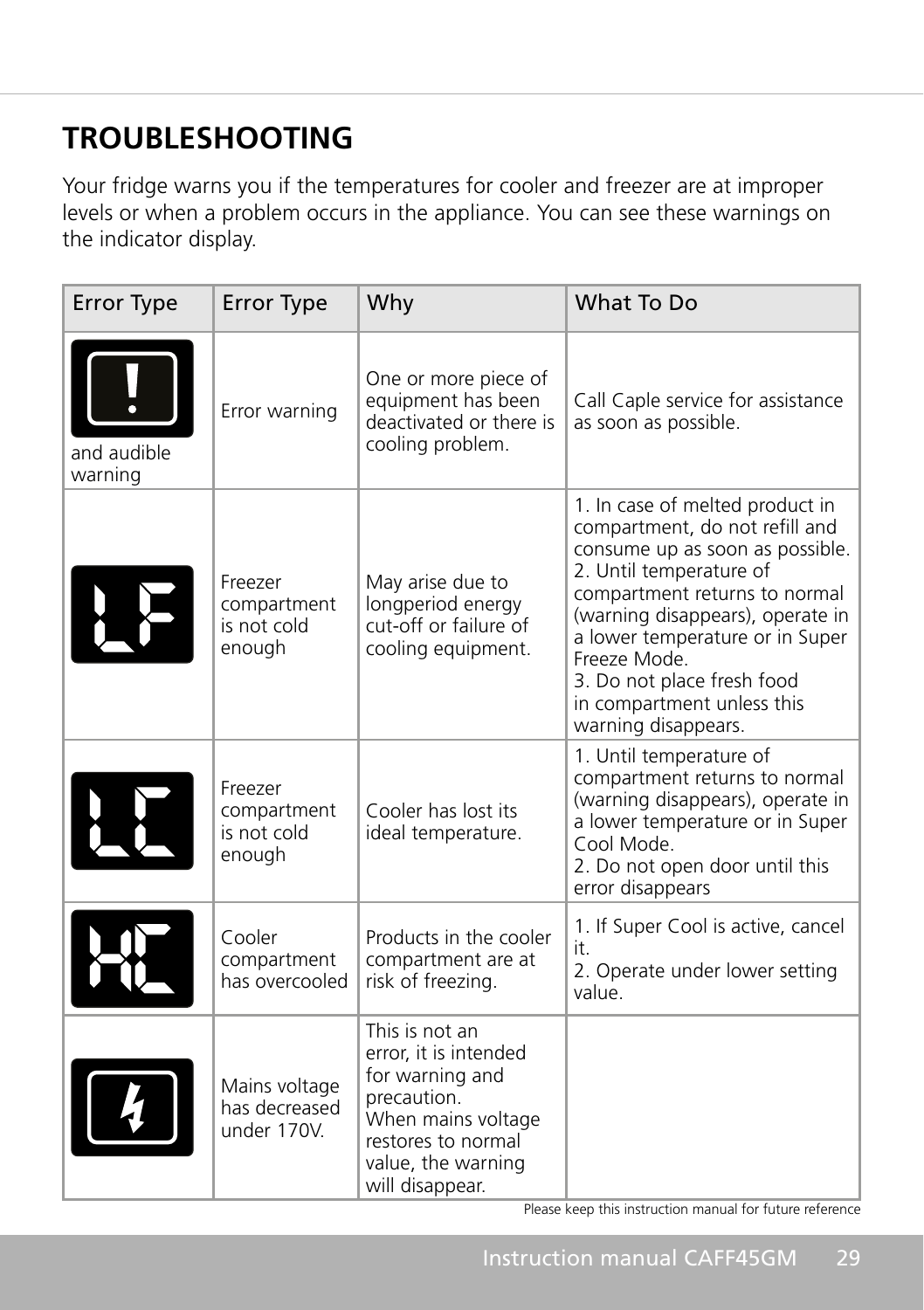## **BEFORE CALLING SERVICE**

### Check Warnings:

### If your fridge is not operating:

- Is there a power failure?
- Is the plug connected to the socket correctly?
- Is the fuse of the socket to which the plug is connected or the main fuse blown?
- Is there any failure at the socket? To check this, plug in an appliance that you know is working into the same socket.

### If your fridge is operating too loudly

### Normal Noises:

### Cracking (Ice cracking) Noise:

- During automatic defrosting.
- When the appliance is cooled or warmed (due to expansion of appliance material).

**Short cracking:** Heard when the thermostat switches the compressor on/off.

**Valve sound:** Ticking sound is normal when your refrigerator runs. This sound is released by a valve behind your refrigerator.

**Vacuuming sound:** After your refrigerator's doors are opened and closed, a short sound may be heard due to pressure difference. This is normal.

**Normal motor noise:** This noise indicates that the compressor is operating normally. The compressor may cause more noise for a short time when it is first activated.

**Bubbling noise and splash:** This noise is caused by the flow of the refrigerant in the tubes of the system.

**Water flow noise:** This is the normal sound of water flowing into the evaporation container during the defrosting process. This sound may be heard during the defrosting process.

**Air blow noise:** Normal fan noise. This noise can be heard in No-Frost fridge during the normal operation of system due to the circulation of air.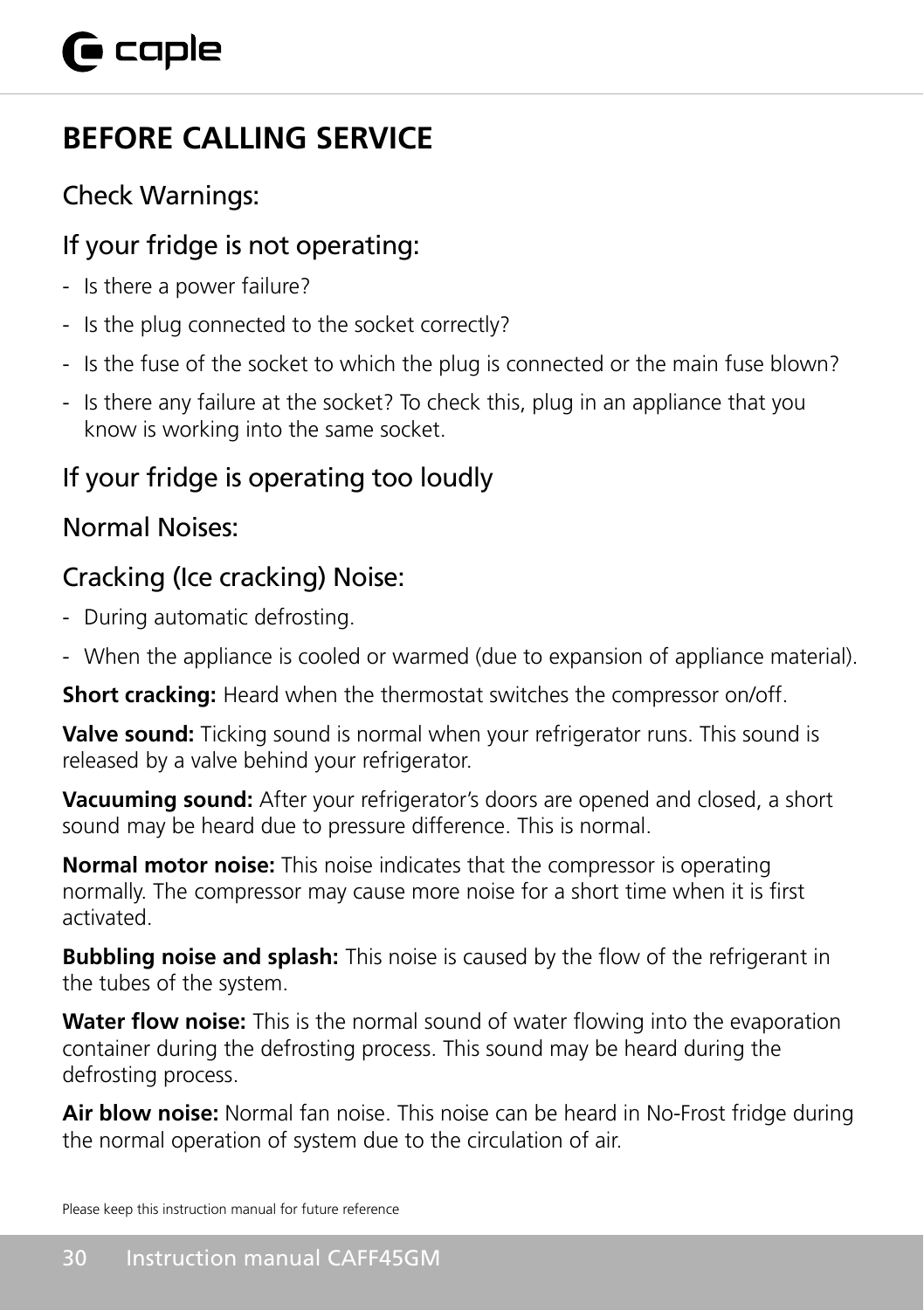### If humidity builds up inside the fridge;

- Are all food packed properly? Are the containers dried before placing them in the fridge?
- Are the fridge doors opened frequently? Humidity of the room gets in the fridge when the doors are opened. Humidity build up will be faster when you open the doors more frequently, especially if the humidity of the room is high.

### If the doors are not opened and closed properly;

- Do the food packages prevent closing of the door?
- Are the door compartments, shelves and drawers placed properly?
- Are door joints broken or torn?
- Is your fridge on a level surface?

### **IMPORTANT NOTES:**

- After sudden power breakdowns or after unplugging the appliance, Thermal protector will cut off the power of compressor temporarily because the gas in the cooling system is not stabilized yet. Your fridge will start after 4 or 5 minutes, there is nothing to worry about.
- If you will not use your fridge for a long time (e.g. in summer holidays) unplug it. After defrosting, clean your fridge and leave the door open to prevent humidity and smell.
- If the problem persists after you have followed all the instructions above, please contact Caple service.
- The appliance you bought is designed for domestic use and can be used only at home and for the stated purposes. It is not suitable for commercial or common use. If the consumer uses the appliance in a way that does not comply with these features, we emphasize that the Caple and the dealer shall not be responsible for any repair and failure within the guarantee period.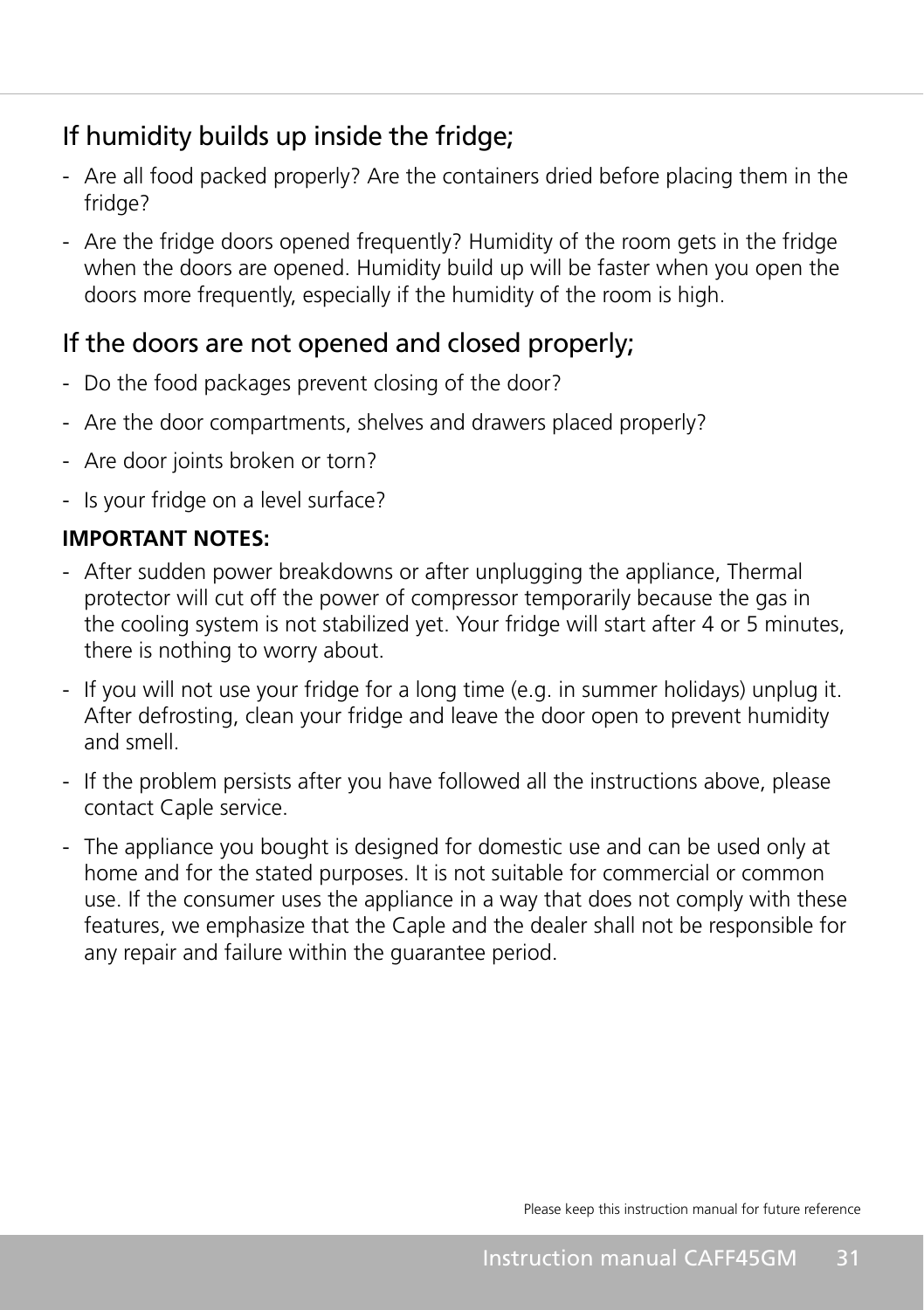## **ENERGY SAVING TIPS**

- 1. Place your appliance in a cool and well-ventilated room, avoid placing towards direct sunlight or near heat sources (radiator, oven, etc.). Otherwise, use insulation plate.
- 2. Allow hot food and drinks to cool down outside the appliance.
- 3. Place frozen food in refrigerator for thawing. When frozen food is thawed, its lower temperature will help refrigerator cool down. Thus, energy will be saved. Putting frozen food outside will cause waste of energy.
- 4. When putting drinks and homemade food into refrigerator, make sure that they are in an enclosed bowl. Otherwise, humidity in the appliance will rise. This will make operation time longer. Preserving drinks and homemade food in enclosed bowls will also avoid deterioration of odours and tastes.
- 5. When putting drinks and food in the refrigerator, leave door of appliance open for as short time as possible.
- 6. Keep compartments with different temperature values in the appliance closed. (crisper, chiller compartment, etc.)
- 7. Door gasket should be clean and flexible. Replace old gaskets.
- 8. Night sensor in active mode will lead to energy saving.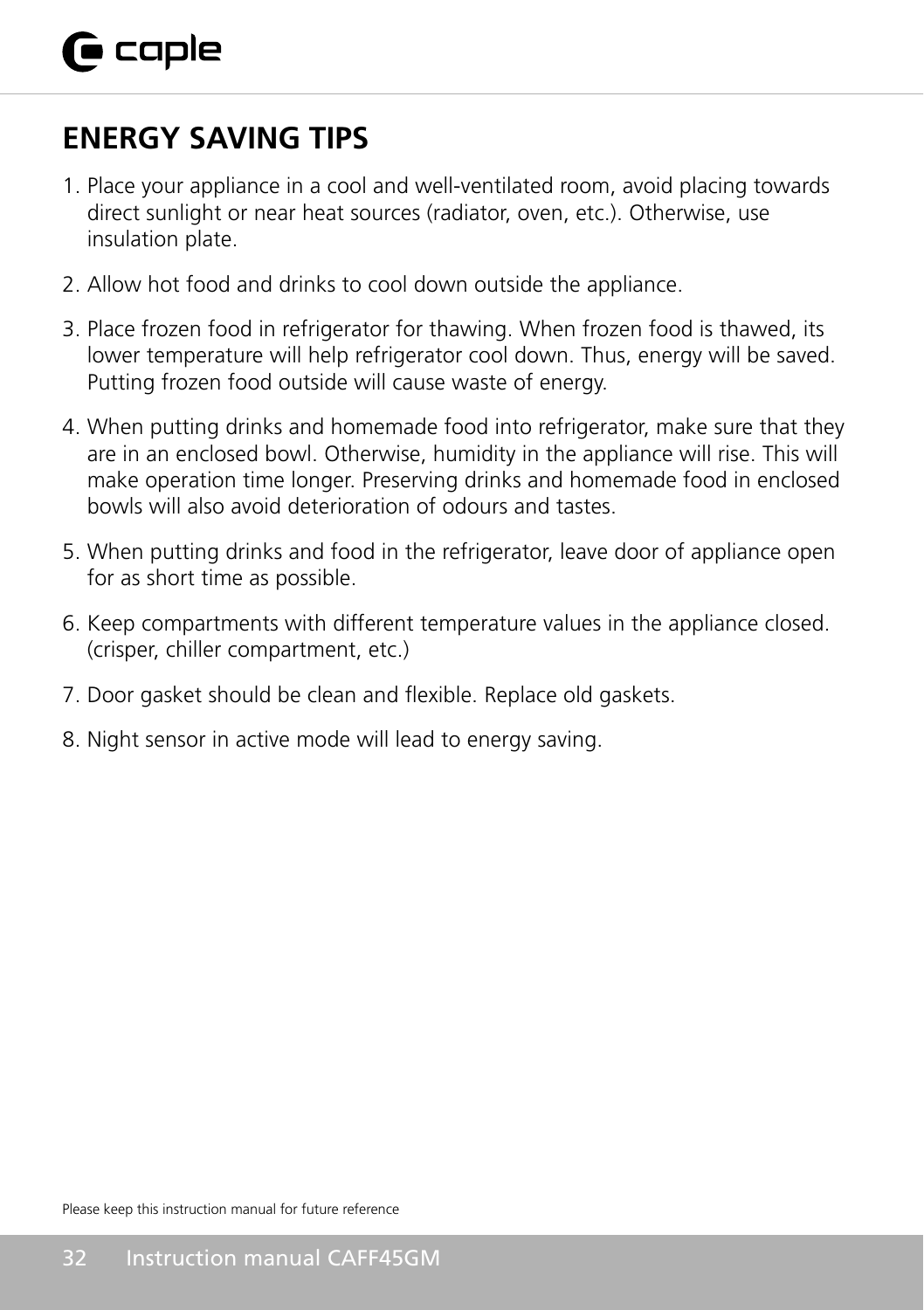## **ELECTRICAL CONNECTION (FOR UK 3 PIN PLUG)**

For your safety please read the following information

### **WARNING:**

This appliance must be earthed.

This appliance operates from 220-240 volts and should be protected by a 13 amp fuse in the plug.

The appliance is supplied with a standard 13 amp 3-pin mains plug fitted with a 13-amp fuse. Should the fuse require replacement, it must be replaced with a fuse rated at 13 amp and approved to BS1362.

If the mains plug which is fitted is unsuitable for the socket outlet in your home or is removed for any other reason, please follow the instructions below on how to wire a 13 amp 3 pin plug.

### **HOW TO WIRE A 13 AMP PLUG. IMPORTANT:**

The wires in the mains lead on this appliance are coloured in accordance with the following code:

Green and Yellow - Earth

Blue – Neutral

Brown – Live

As the colours may not correspond with the markings identifying the terminals in your plug proceed as follows.

The green and yellow wire must be connected to the terminal in the plug which is marked with the letter E or with the earth symbol  $\perp$  or coloured green and yellow.

The blue wire must be connected to the terminal marked N.

The brown wire must be connected to the terminal marked L.

You must make sure the lead is firmly secured under the cord clamp.

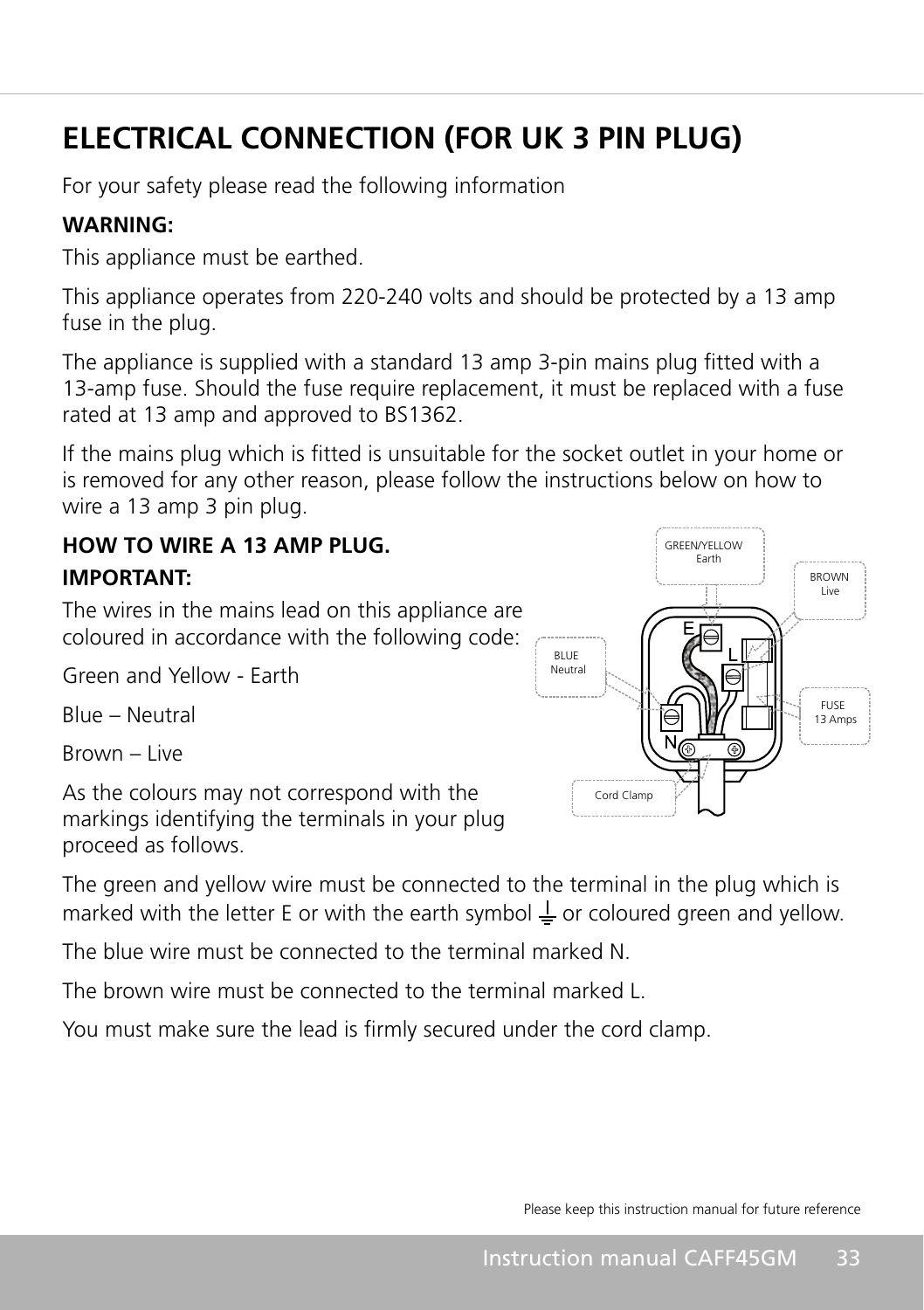## Product Installation Diagrams

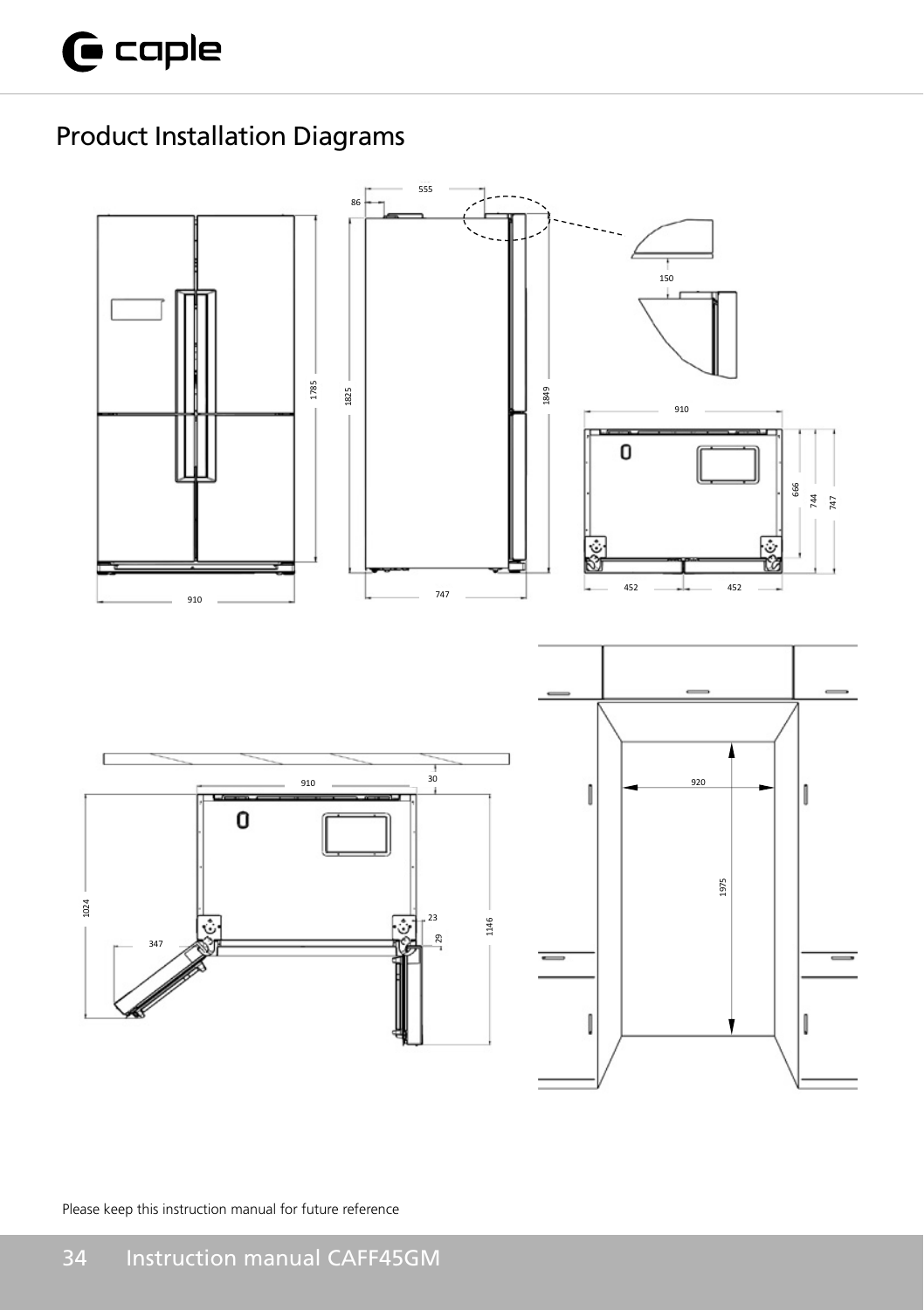Notes: